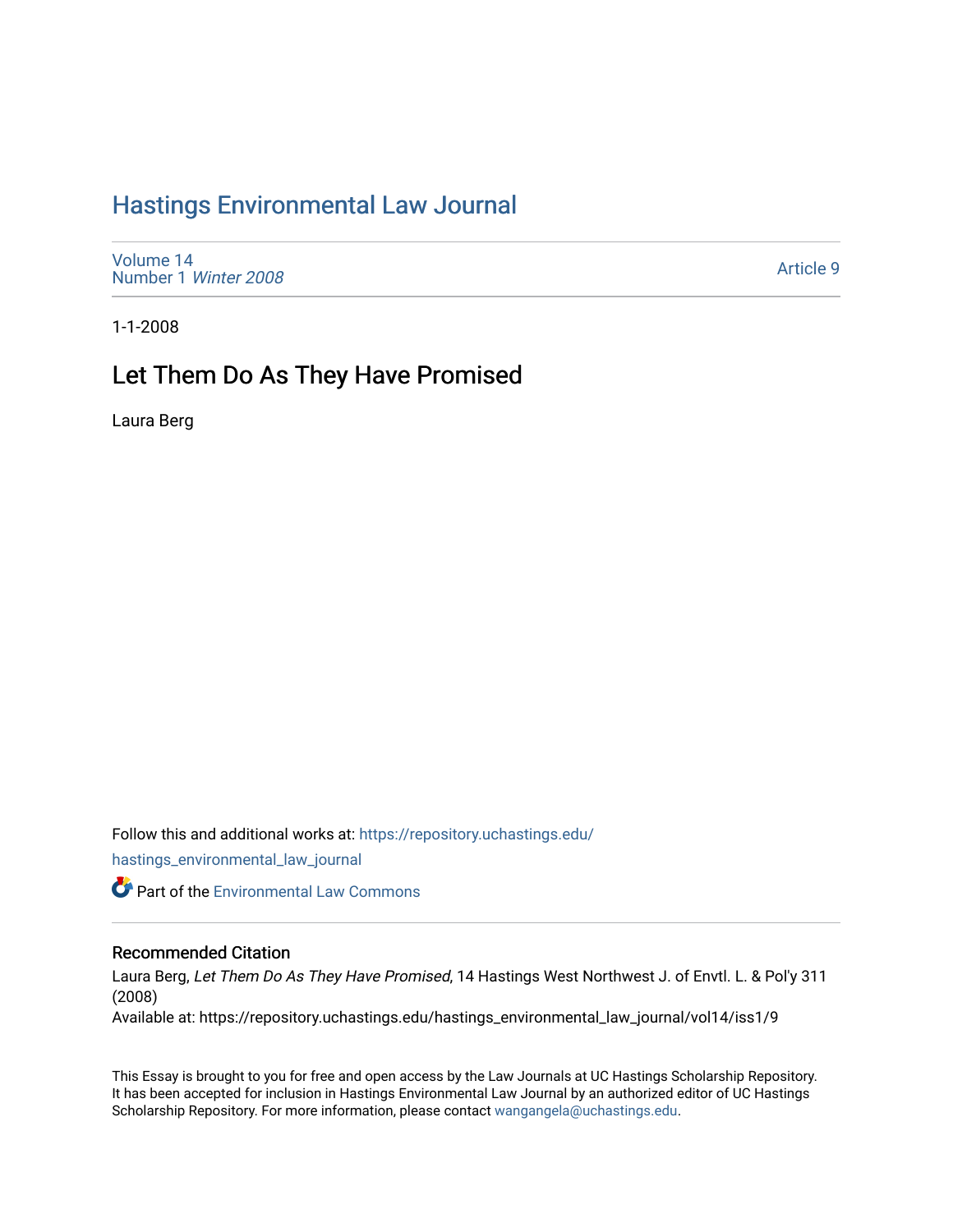## **Let Them Do As They Have Promised**

 *Laura Berg\** 

## **Foreword**

*The Honorable Robert C. Belloni*

The Northwest Indians lived in a land of plenty. They had game, roots, berries, and especially fish from the Columbia River system in abundance. The first white occupants of the region—Russian traders, French fur trappers, and later American explorers—did not disturb this lifestyle. In the 19th Century, however, it became American policy to obtain more land for white settlers. From its position of strength, the United States treated with the Indians to cede to its vast acreages, reserving to the Indians smaller parcels for living areas. To augment the meager resources of these reservations, the Indians retained certain off-reservation rights. One of these was the right to fish at their "usual and accustomed places in common with the citizens of the Territory." See e.g., Article 3, Yakima Treaty, June 9, 1855.

Substantially identical treaties were signed in 1855 by many Northwest tribes. The Yakimas, Nez Perce, Umatillas, and Warm Springs Indians now hold those treaty rights on the upper Columbia River. At first, the catch of the white fishermen did not prevent the Indians from harvesting sufficient salmon for the traditional uses—subsistence, ceremonial purposes and trade with other tribes. There was no need for an exact interpretation of the treaty language because the fish were plentiful so there were no serious disputes. As more and more settlers arrived, however, they began to farm, mine, and log the land. These activities diverted water and covered river beds with silt which harmed spawning grounds. White commercial fishermen devised mechanical methods of catching vast quantities of salmon. Then came the most damaging change of all, the hydroelectric dams, built to furnish cheap electrical power.

By the early 1960's, the number of salmon returning from the Pacific Ocean to the Indians' upriver fishing sites had so diminished that the Indians' accustomed usage of the fish resource could not be met. Each year the problem became worse. Failing to get help from the state or federal

<sup>\*</sup> Laura Berg is the Public Information Manager for the Columbia River Inter-Tribal Fish Commission and Editor of the Wana Chinook Tymoo newsmagazine. She has over fifteen years of experience working with the native tribes of the Pacific Northwest.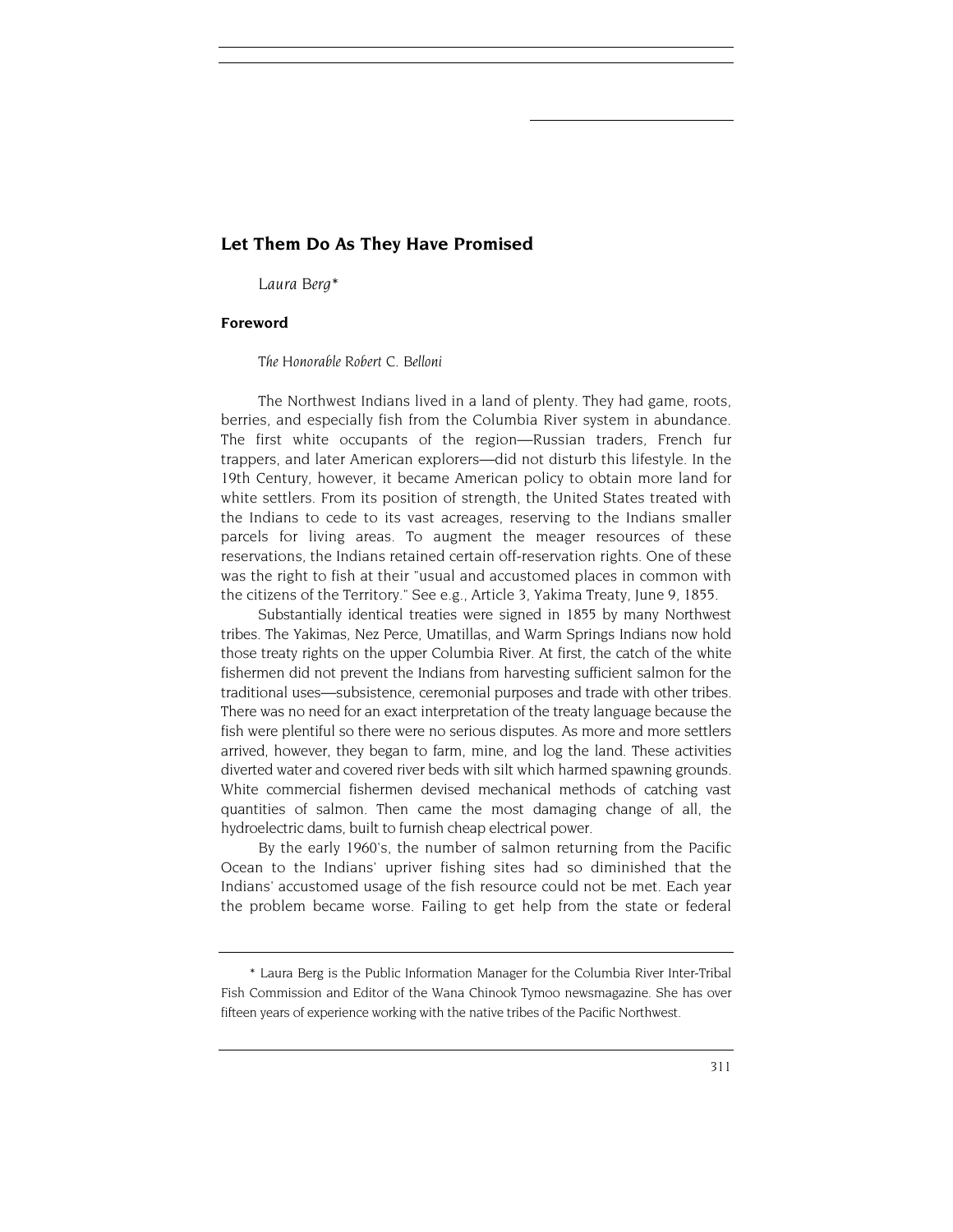governments, fourteen individual members of the Yakima Nation brought a lawsuit in federal court seeking to establish that the 1855 treaties preserved and protected their aboriginal right to fish, a right that could not be impaired by non-Indians. This came to be called the Sohappy case, named after the principal plaintiff, David Sohappy.

At the same time, the United States, through the person of George D. Dysart, Assistant Regional Solicitor of the Department of the Interior, was planning legal action against the State of Oregon requiring Oregon to manage the fish resource in a manner that would assure the Indians a fair and equitable share of the salmon and steelhead destined to reach the Indians' "usual and accustomed" fishing places. The Yakimas, Nez Perce, Umatillas, and Warm Springs tribes immediately requested and were granted permission to intervene as plaintiffs, along with the United States. This new litigation sought essentially the same relief as the *Sohappy* case and effectively merged those issues into one lawsuit entitled *United States v. Oregon*. Laura Berg deals with the history of that case in a superb way in this essay.

I was privileged to be the United States District Judge who presided over *United States v. Oregon* from its filing in 1968 to my ruling in favor of the Indians and the United States in 1969. For 12 years thereafter I was responsible for adjudicating many disputes that arose after the initial ruling. At the same time I tried to keep the parties at the negotiating table. They were trying to devise permanent rules for the management of the fish resource which would be in compliance with my ruling. Laura Berg brings home to the reader the difficult position in which both Indians and non-Indians found themselves.

Until now the principal record of this case was written by the newspapers, which were often biased against the Indian position and critical of my decision. The newspaper reports were also frequently inaccurate. The author and her colleagues at the Columbia River Inter-Tribal Fish Commission saw a need for an accurate account. This essay and her forthcoming book are the result.

Laura Berg examined hundreds of court records in the Gus J. Solomon United States Courthouse in Portland, Oregon. She researched all earlier federal cases and conducted in-depth interviews of the participants who are still living and available. Her work includes enlightening quotes from the attorneys who participated in the case and elders and historians of the tribes. I am very pleased that we now have an accurate historical account of the Columbia River fishing cases in this thoughtful, scholarly, and wellwritten essay and accompanying book.

- *Robert C. Belloni, United States District Court for District of Oregon, June 1995*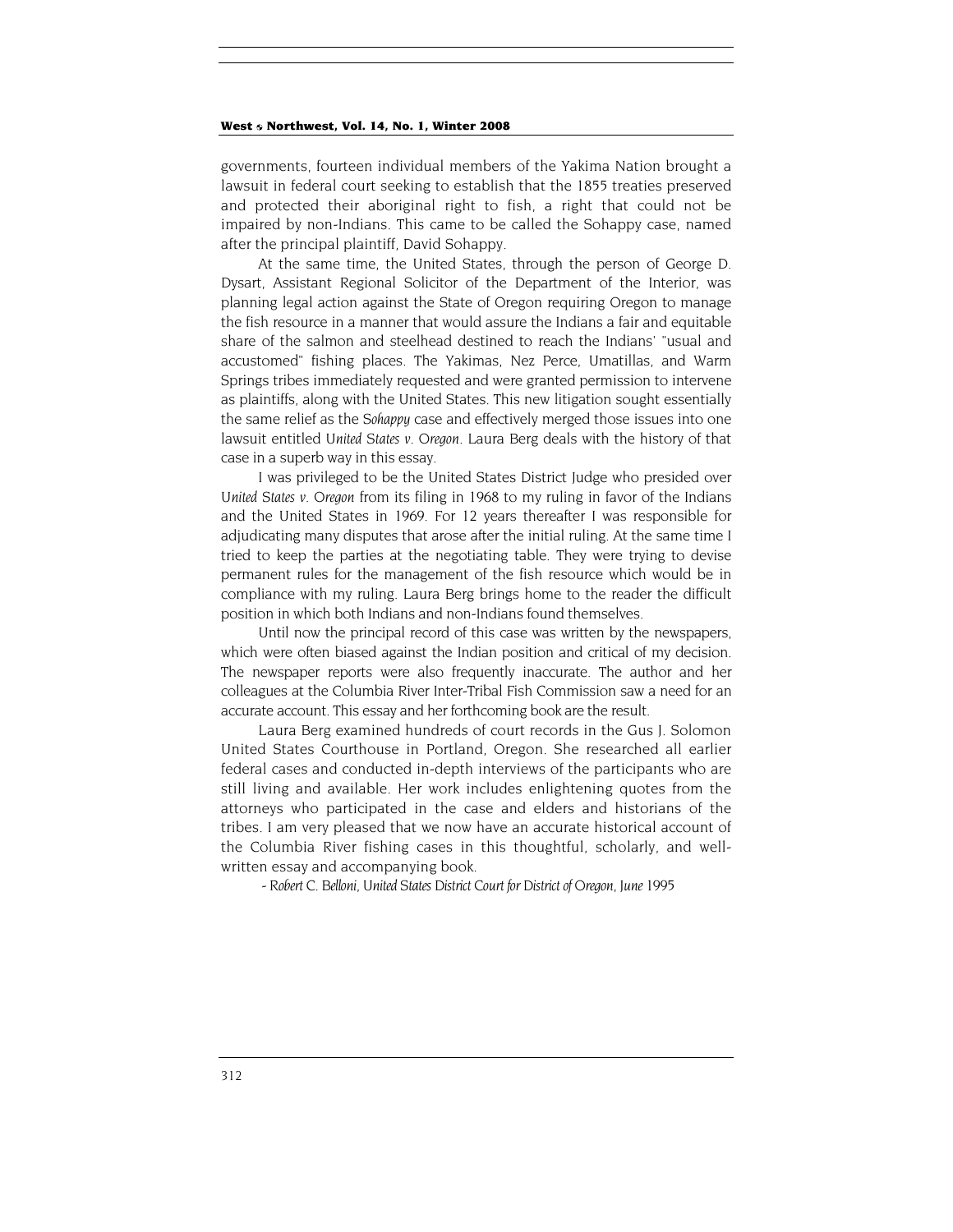#### Let Them Do As They Have Promised<sup>1</sup>

For native people of the Columbia River, salmon is more than a food, more than a *natural resource. "My strength is from the fish," Chief Meninick told a local courtroom in 1915. For these tribal people, salmon is lifeblood—a vital part of their culture, their religion, their economic and physical sustenance. They cannot be who they are without salmon.*

*That is why tribal leaders secured, in 1855, treaties with the United States which established native peoples' rights to take fish at "all usual and accustomed" places whether on- or off-reservation. Federal courts have affirmed those rights numerous times.*

*Today the Nez Perce, Umatilla, Warm Springs, and Yakama tribes continue their overa-century-long struggle to maintain their cultural and spiritual way of life and their connection to the salmon. To succeed they have relied on their own laws and those of the United States.*

*Treaty fishing law and its interpretation is an appropriate place to begin a serious examination of the Pacific salmon story.*

IN THE OLD DAYS, there were not date books or pocket calendars. There was the time ball, a long string of hemp knotted to mark the passage of time, then conveniently wound into a small ball. When Lewis and Clark's entourage passed through Columbia River villages during the winter of 1805, the usual occasion was probably marked by a large knot on the string.

Another bulky knot was no doubt tied when, 50 years later in the summer of 1855, leaders of tribes and bands who fished along the mighty Nchiwana or Columbia River, and its tributaries signed treaties with representatives of the United States.

Since the 1840's—about the time of the Oregon Trail—a steady stream of settlers had been making its way to the Washington and Oregon territories. The settlers wanted land. By 1854 the territorial governors had convinced the United States to start negotiating treaties with the region's tribes to acquire title to the land. Through the treaty process, territorial and federal officials also hoped to reduce conflicts between Indians and the non-Indian newcomers. The United States proposed that Indian tribes cede lands near transportation routes and areas where non-Indians wanted to settle.

Before the treaty talks took place, territorial and army officials brought word to Indian leaders about the United States' proposals and its wish to negotiate. Tribal leaders viewed the impending treaty-making with trepidation, but they had few choices.

In fact, when tribal and U.S. government leaders met at the Walla Walla treaty grounds, Washington territorial governor Isaac Stevens was reported to have said, "If they refused to sell, soldiers would be sent to wipe them off the earth."<sup>2</sup> Whether or not such a statement was made, it was

<sup>1.</sup> This essay is based on an unpublished manuscript, *As Long As the Rivers Run - A History of United States v. Oregon and Four Tribes' Fight for Columbia River Salmon* by Laura Berg and copyrighted by the Columbia River Inter-Tribal Fish Commission.

<sup>2.</sup> A. J. Splawn, *Ka-Mi-Akin, The Last Hero of the Yakimas*, 36-37 (1917).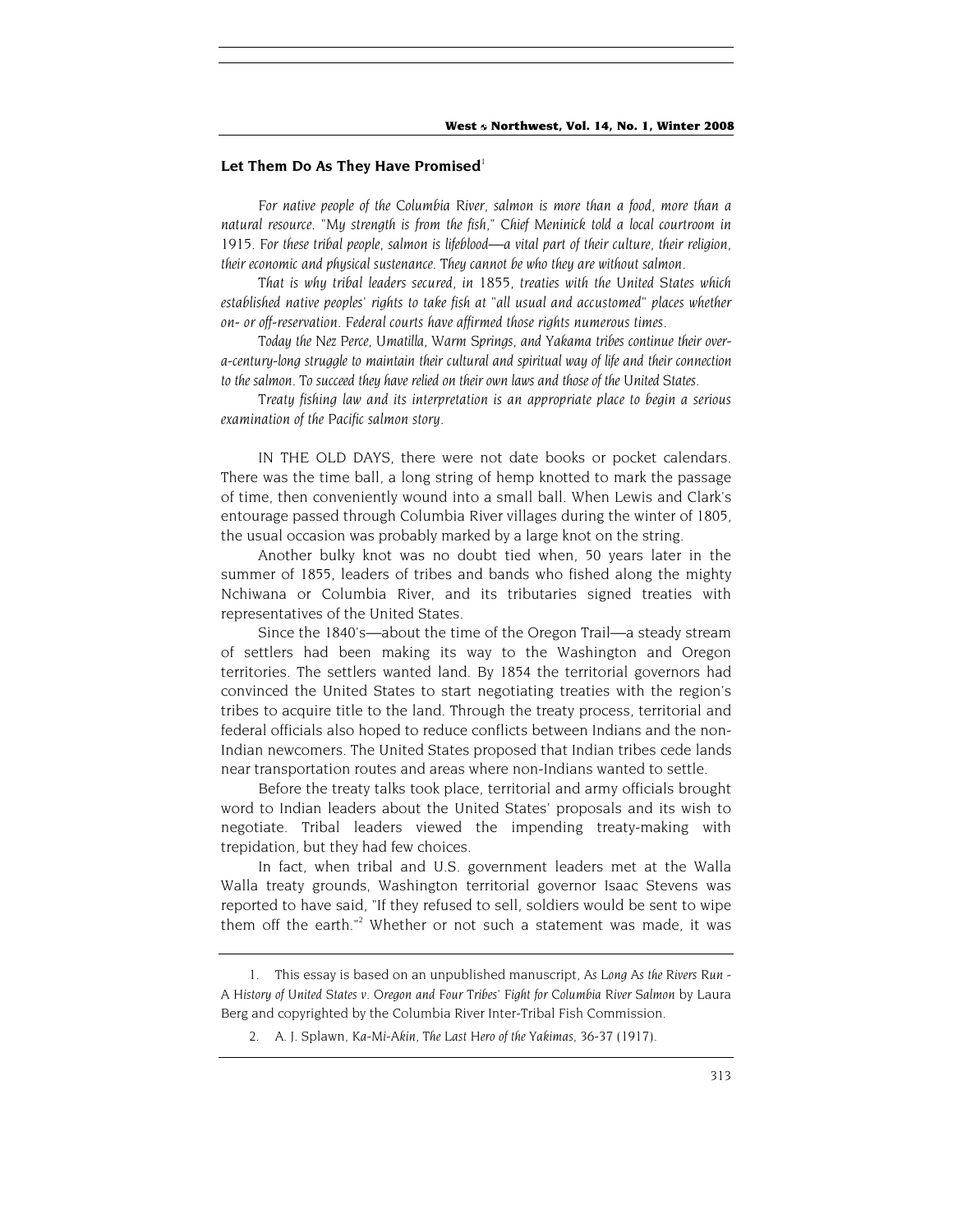always implied. Previous federal policies and the considerable military presence in Indian country and at the treaty councils suggested the United States' readiness to use force to impose its will on the Indian people.

## **Treaties of 1855**

Treaty-making in the Pacific Northwest officially began in December 1854 when Governor Isaac Stevens and Joel Palmer, the Superintendent of Indian Affairs for Oregon Territory, headed cross-country with their horseback caravan to negotiate agreements with tribes in what are now parts of Washington, Oregon, Idaho and Montana. Stevens and Palmer took with them soldiers, interpreters and a standard treaty form they had developed for the treaty councils. Within seven months, eleven Northwest treaties had been signed.

In May 1855, Stevens and Palmer and tribes and bands associated with the mid-Columbia area met at an encampment in the Walla Walla Valley. After two weeks of negotiations, the United States prevailed. Three treaties were signed;<sup>3</sup> two on June 9 and a third on June 11.

The first treaty was made with head chiefs and subchiefs of the Cayuse, Umatilla, and Walla Walla tribes. Today, these are known as the Confederated Tribes of the Umatilla Indian Reservation.

The second treaty was signed with 14 bands and tribes "who are, for purposes of this treaty, to be considered one nation under the name of 'Yakama' with Kamaiakun [sic] as its head chief." According to the treaty, the fourteen were the "Yakima, Palouse, Pisquose, Wenatchapam, Klikatat, Klinquit, Kow-was-say-ee, Li-ay-was, Skin-pah, Wishram, Shyiks, Ochechoetes, Kah-milt-pah, and Se-ap-cat." Today these fourteen are known as the Confederated Tribes and Bands of the Yakama Indian Nation.

Two days later, the third treaty was made with the Nez Perce bands, now the Nez Perce Tribe.

From the Walla Walla treaty grounds, Stevens and Palmer went separate ways. Stevens eventually headed east to treat with other Indian nations. Palmer headed south into Oregon territory, meeting along the Columbia at Wasco with four bands of Tenino or Warm Springs (mistakenly called Walla Wallas in the treaty)—Tygh, Wyam, Tenino, and John Day, and with three bands of Wascos—Hood River, Dalles, and Kigal-twal (Cascade). On June 25, a treaty was signed with them under the name of the Middle Tribes of Oregon.<sup>4</sup> Today these are the Confederated Tribes of the Warm Springs Reservation of Oregon.

In less than a month, over 35 million acres of the Columbia River basin had been ceded to the United States in four treaties. Sticcas (or variously, Steachus and Stickus), a Cayuse chief, probably best expressed the Indians'

<sup>3.</sup> Treaty with the Walla Walla, Cayuse and Umatilla, 1855, 12 Stat. 945; Treaty with the Yakama, June 9, 1855, 12 Stat. 951; Treaty with the Nez Perces, June 11, 1855, 12 Stat. 957.

<sup>4.</sup> Treaty with the Middle Tribes of Oregon, June 25, 1855, 12 Stat. 963.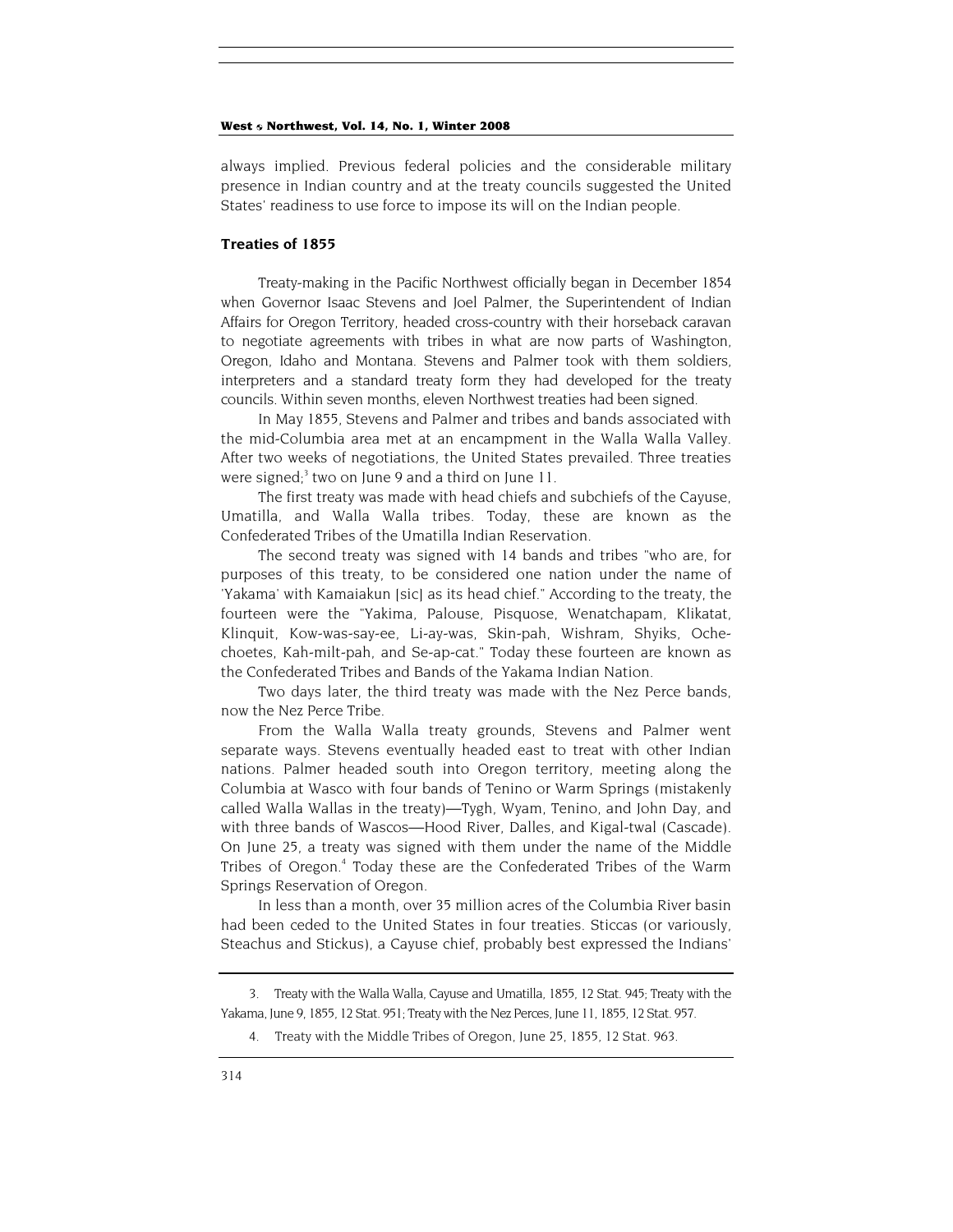deep sorrow at having to give up most of their homeland: "If your mother were here in this country who gave you birth, and suckled you, and while you were sucking, some person came . . . and sold your mother, how would you feel then? This is our mother, this country  $\ldots$ ."<sup>5</sup>

Despite this incredible loss, Indian leaders had signed the treaties intending that their culture and religion endure. During treaty negotiations, Old Chief Joseph had advised, "Think for year after year, for a far away ahead."6 The leadership had. In the agreements, they had reserved for themselves and for future generations rights that are crucial to their way of life.

[T]he exclusive right of taking fish in the streams running through and bordering said reservation is hereby secured to said Indians; and at all other usual and accustomed stations, in common with citizens of the United States, and of erecting suitable houses for curing the same; also the privilege of hunting, gathering roots and berries, and pasturing their stock on unclaimed lands, in common with citizens, is secured to them.<sup>7</sup>

Much distrust remained after treaties were signed. More and more whites were coming into Indian country. How would the Indians be protected? Would the newcomers be prevented from driving the Indians away from their customary fishing and hunting grounds?

At The Dalles council, Kuck-up of the Tygh Band voiced this concern: "We do not wish to have our garden joining to the white man's. I wish now to do as you have said, to live aside from the whites."<sup>8</sup> In the treaties the United States had obligated itself to protect the Indians and their reserved lands from settlers.

Stevens and Palmer had made reassurances—about the abundance of and access to salmon, game, roots and berries, and about peace and protection as well.

"[W]e came here to talk to you like men and to make such arrangements as to preserve peace and protect you," said General Palmer at Walla Walla. "If we enter into a treaty now we can select a good country for you; but if we wait till the country is filled up with whites, where will we find such a place? My heart [says] that it is better for you to enter into a treaty now with us. . . . If we

<sup>5</sup>*. Quoted in* Hazard Stevens, *The Life of Isaac Ingalls Stevens,* II 39 (1900).

<sup>6</sup>*. Quoted in* David L. Nicandri, *Northwest Chiefs: Gustav Sohon's Views of the* 1855 *Stevens Treaty Councils*, 15 (1986) (from Edward G. Swindell, "Report on the Source, Nature and Extent of the...Rights of Certain Tribes in Washington and Oregon…." (1942).

<sup>7.</sup> Treaty with the Middle Tribes of Oregon, June 25, 1855, art. 1. The other three treaties contain virtually the same language.

<sup>8</sup>*. Quoted in* Cynthia Stowell, *Faces of a Reservation: A Portrait of the Warm Springs Indian Reservation*, 108 (1987).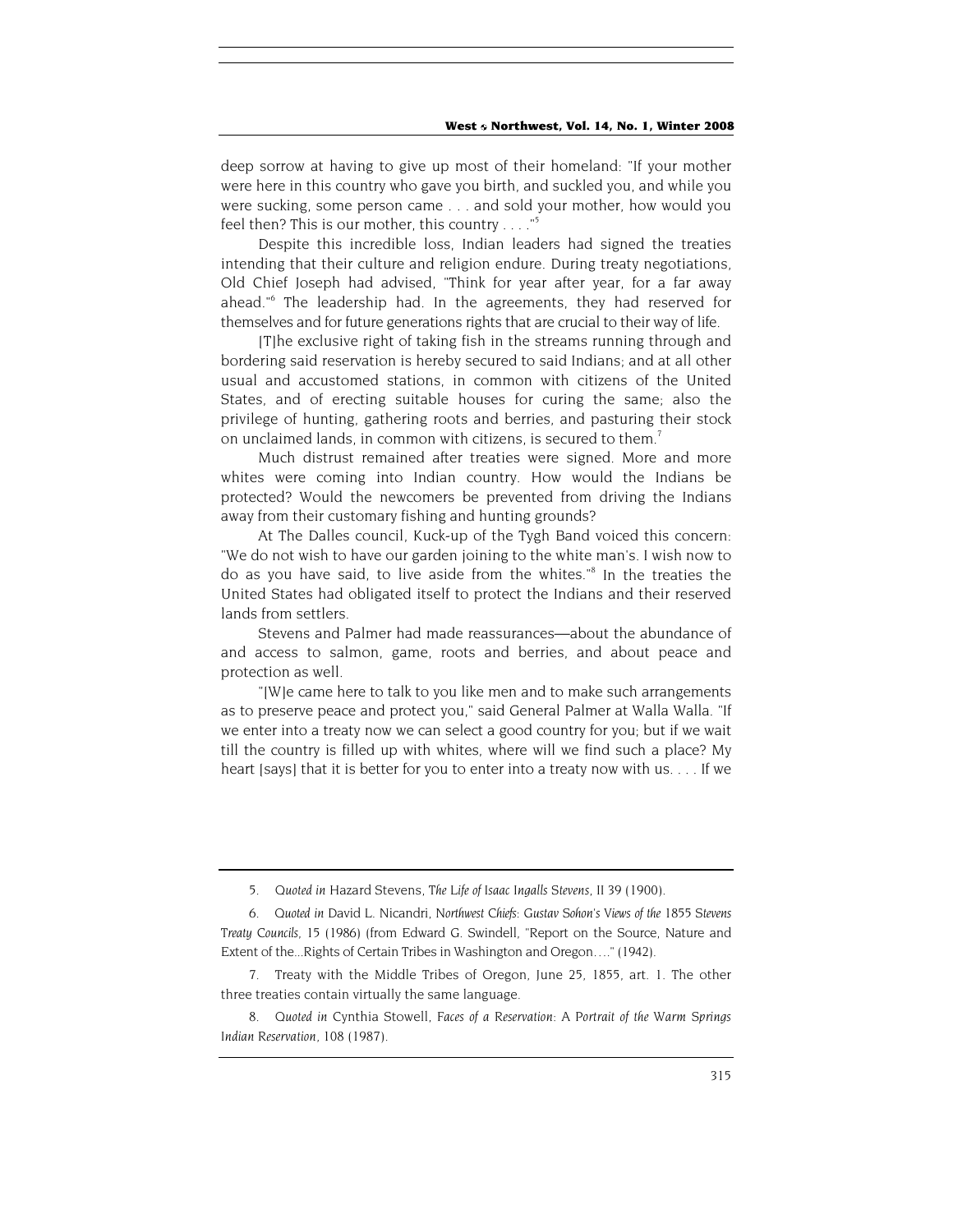make a treaty with you and our Great Chief and his council approves it, you can rely on all its provisions being carried out strictly."9

The next day of the treaty talks, Chief Kamiaken of the Yakama had responded: "Your chiefs are good, perhaps you have spoken straight, that your children will do what is right. Let them do as they have promised. That is all I have to say."<sup>10</sup>

## **In Defense of the Right to Fish**

Virtually as soon as the treaties were signed—and before they were ratified—conflicts between Indians and non-Indians erupted, many involving violence. During the following decades, disputes over land and fishing were commonplace. In 1905, an important case challenging treaty fishing reached the Supreme Court. In *United States v. Winans*, 11 the Court, finding for the Yakama tribe, ruled that the treaty fishing right required private property owners along the Columbia River to allow Indian fishers access to their "usual and accustomed" fishing places.

In another challenge, *Seufert Bros. v. United States*, 12 the Court agreed with the Yakama tribe's contention that usual and accustomed fishing places may indeed be located outside the area ceded by the tribe in its 1855 treaty. In 1942, the Court found in *Tulee v. Washington*<sup>13</sup> that the state of Washington could not require members of the Yakama tribe to buy state fishing licenses.

Despite these Supreme Court affirmations and the Yakama tribe's defense of treaty reserved rights, other factors continued to erode tribal fishers' ability to take salmon, a right Justice McKenna had described in *Winans* as "not much less necessary to the existence of the Indians than the atmosphere they breathed."<sup>14</sup>

By 1968, environmental degradation, non-Indian interception of salmon runs before they reached tribal fishing grounds and state fishing regulations conspired to deny Columbia River tribes the right to harvest the salmon and the other fish they had reserved in treaties.

In July 1968, fourteen members of the Yakama Indian Nation filed *Sohappy v. Smith*<sup>15</sup> in the Federal Court for the District of Oregon in Portland. In their suit, the plaintiffs asked the court to define the treaty fishing right

- 13. 315 U.S. 681 (1942).
- 14. 198 U.S. at 381.
- 15. 302 F. Supp. 899 (D. Or. 1969), *remanded*, 529 F.2d 570 (9th Cir. 1976).

<sup>9.</sup> James Doty, "Record of the Official Proceedings at the Council in the Walla Walla Valley, May 29-June 11, 1855," *reprinted in* 1855 *Yakima Treaty Chronicles*, Yakima Nat'n Rev. 8 (1978).

<sup>10</sup>*. Id.* at 9.

<sup>11. 198</sup> U.S. 371 (1905).

<sup>12.</sup> Seufert Bros. v. United States *ex rel.* Sam Williams, 249 U.S. 194 (1919).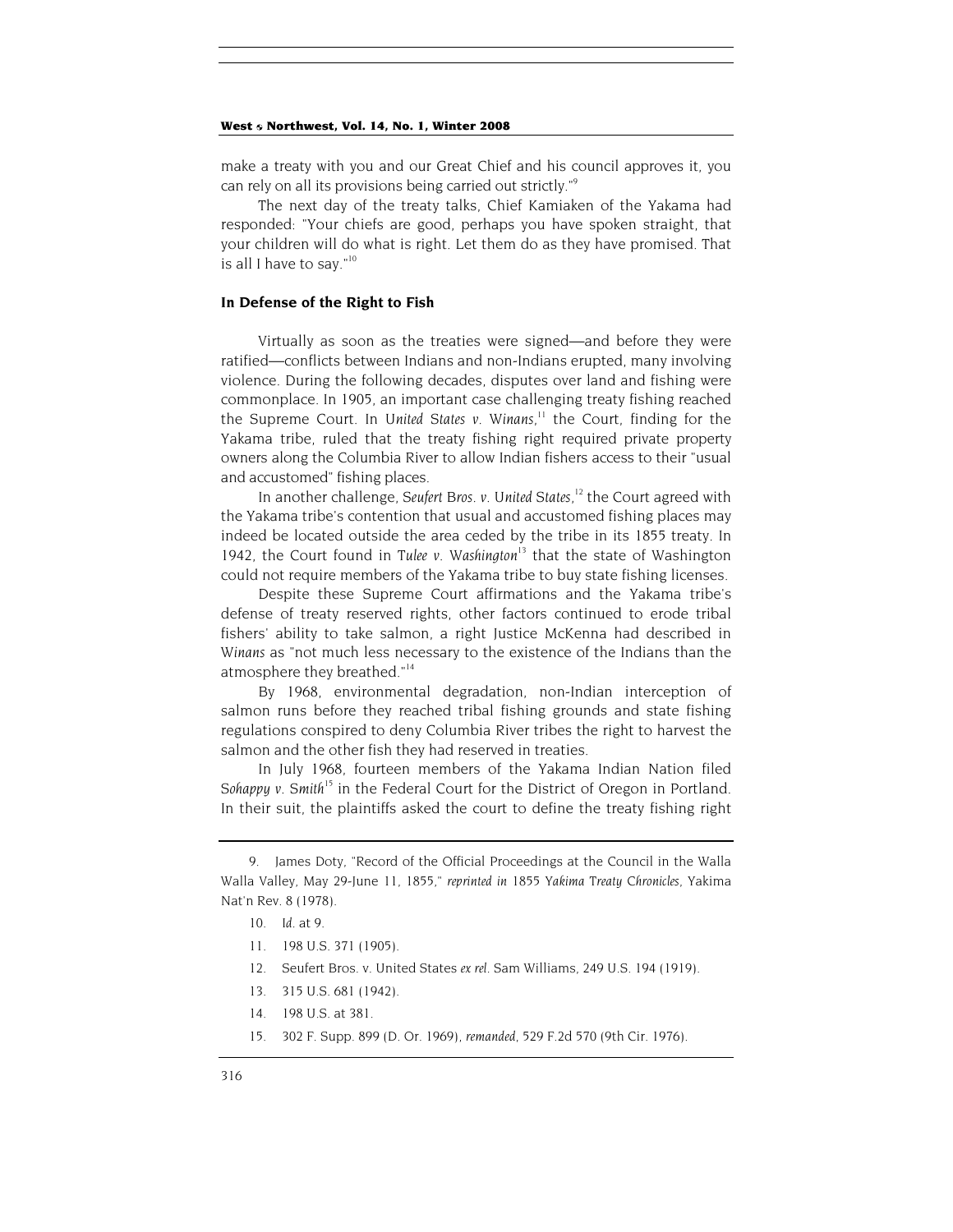and the extent of Oregon's regulatory authority over Indian fishing. Defendants in the case were Oregon officials.

Meanwhile, the federal government was looking into bringing a federal action. Assistant Regional Interior Solicitor George Dysart had been helping defend tribal fishers who had exercised their rights in defiance of state laws. He had found that defending individual tribal members in state courts was, he said, "a rather unproductive way to get at the problem."

"First, you're in state court and treaty fishing is a federal question, so it ought to be in federal court," recalled Dysart, who is now retired. "Second, you were limited to the specifics of the individual situation."16

"That's when we started looking into bringing a federal action for declaratory and injunctive relief ahead of time rather than waiting till somebody had committed a particular violation and we were on the defensive," he said. Dysart was in the process of convincing the Justice and Interior departments when the fourteen Yakama members filed their case.

The United States could have simply intervened in *Sohappy v. Smith*, but bringing a federal suit against the state of Oregon was more forceful. Because of state sovereign immunity, the fourteen individual Yakama plaintiffs could only sue individual state officials. The United States, on the other hand, could bring suit directly against the state and, if the suit were successful, bind the actions of state government.

Dysart and other federal officials decided to bring a separate U.S. action, but not without first having to contend with opposition from several Justice and Interior department attorneys who Dysart said, believed that states had almost complete discretion in regulating treaty Indian fishing. But a tenacious Dysart prevailed. On September 13, 1968, *United States v. Oregon*17was filed. Joining the Unites States as plaintiffs in *United States v. Oregon* were the four tribes with 1855 treaty reserved fishing places on the Columbia River: the Nez Perce Tribe, the Confederated Tribes of the Umatilla Indian Reservation, the Confederated Tribes of the Warm Springs Reservation of Oregon and the Confederated Tribes and Bands of the Yakama Indian Nation.

The district court's chief judge, Gus J. Solomon, assigned the fishing cases to a young and recently appointed federal judge, Robert C. Belloni.

## **The Belloni Decision**

"There is no question in my mind that this was the case that had the most impact on me personally of any case that I've had, and I have been a judge for over 30 years now," Federal District Judge Robert Belloni said in 1989.<sup>18</sup>

<sup>16.</sup> Interview with George Dysart (Dec. 6, 1989).

<sup>17.</sup> Civil No. 68-513 (D. Or.).

<sup>18.</sup> Interview with Judge Robert C. Belloni (Dec. 18, 1989).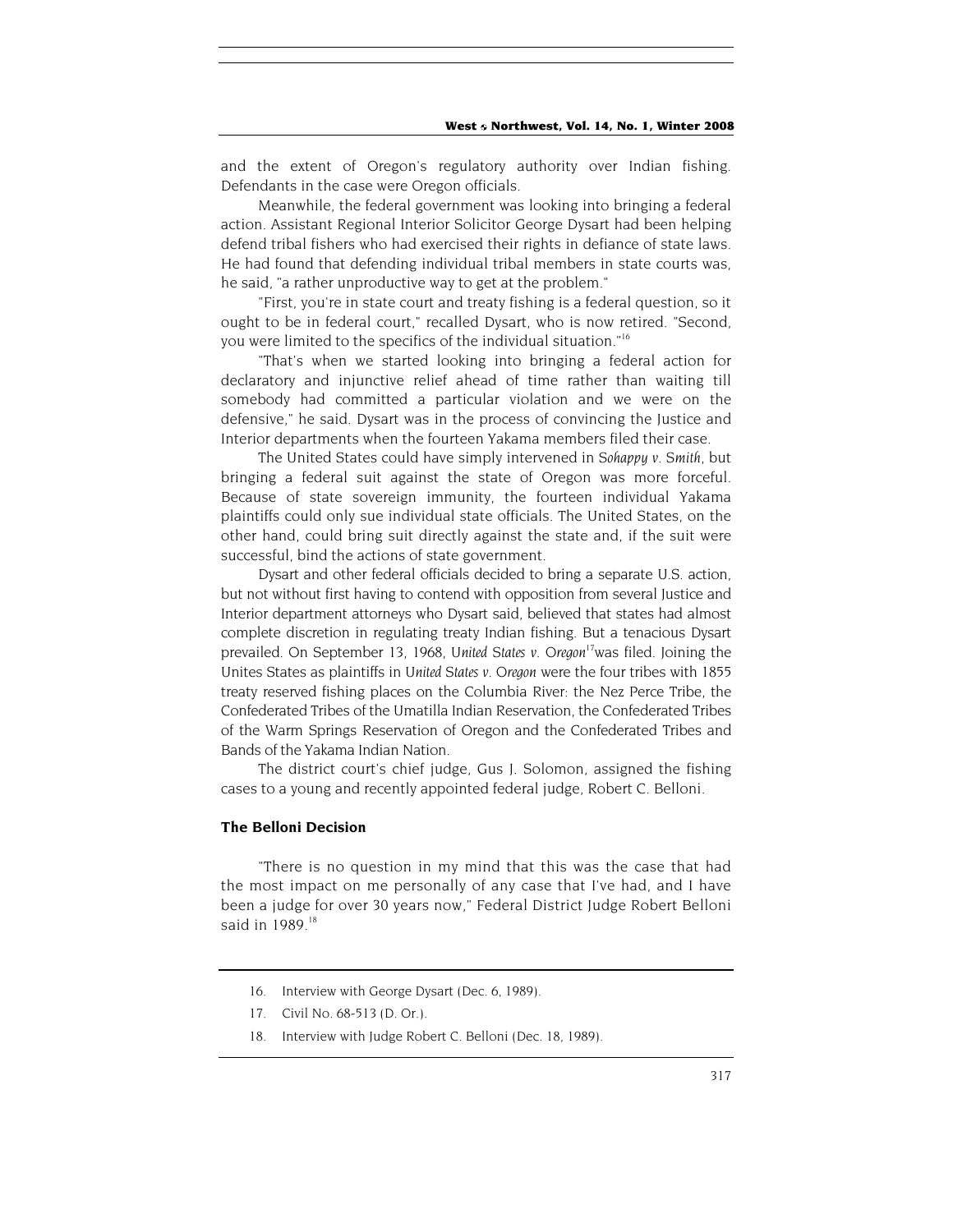On April 24, 1969, Judge Belloni announced his decision in *Sohappy v. Smith* and *United States v. Oregon*; he had consolidated the two cases (referred to here as *Sohappy/Oregon*). Belloni's 1969 decision concluded that Oregon's restrictions on the treaty Indian fishery were invalid and discriminatory because, among other things, the state could not prove that they were necessary for conservation.

In his July 8, 1969 written opinion and decree of October 10, 1969, Belloni affirmed that in the 1855 treaties, these four Indian tribes had reserved "the right of taking fish at all usual and accustomed places" and as a consequence, their members must be accorded "a fair share" of the fish resource.<sup>19</sup>

Indian treaty fishing rights at "usual and accustomed" places were distinct from the fishing rights of others.<sup>20</sup> The state had argued that treaty Indians have "only the same rights as given to all other citizens," the judge wrote. $21$ 

Belloni ruled that while the state may regulate the treaty Indian offreservation fishery, the state does not have the same latitude as it does in managing non-Indian fisheries.<sup>22</sup> When off-reservation treaty Indian fisheries are involved, state regulatory powers are limited and bound by certain conditions and standards. In his opinion and then in his decree, Belloni spelled them out:

- Regulations must be "reasonable and necessary for conservation."
- The state must offer proof that particular regulations are necessary to accomplish conservation needs.
- Regulations must not discriminate against the Indians.
- Regulations must be the least restrictive.
- Fisheries cannot be managed so that little or no harvestable fish reach the upstream areas where most of the Indian fishing takes place.
- Treaty fishing rights may not be subordinated to some other state objective or policy.
- The protection of treaty fishing rights must be a state regulatory objective, coequal with its fish conservation objectives.
- State police powers may be used only if the continued existence of the fish resource is threatened.
- Indians may be permitted to fish at places and by means prohibited to non-Indians.
- The tribes must have an opportunity for meaningful participation in the rule-making process.
- Hearings must be held prior to regulation-setting.<sup>23</sup>

<sup>19. 302</sup> F. Supp. at 911.

<sup>20</sup>*. Id.* at 907.

<sup>21</sup>*. Id.*

<sup>22</sup>*. Id.* at 908, 912.

<sup>23</sup>*. Id.* at 908-912; *Sohappy v. Smith* No. 68-409/*United States v. Oregon* No. 68-513 Judgment Order (D. Or. 1969).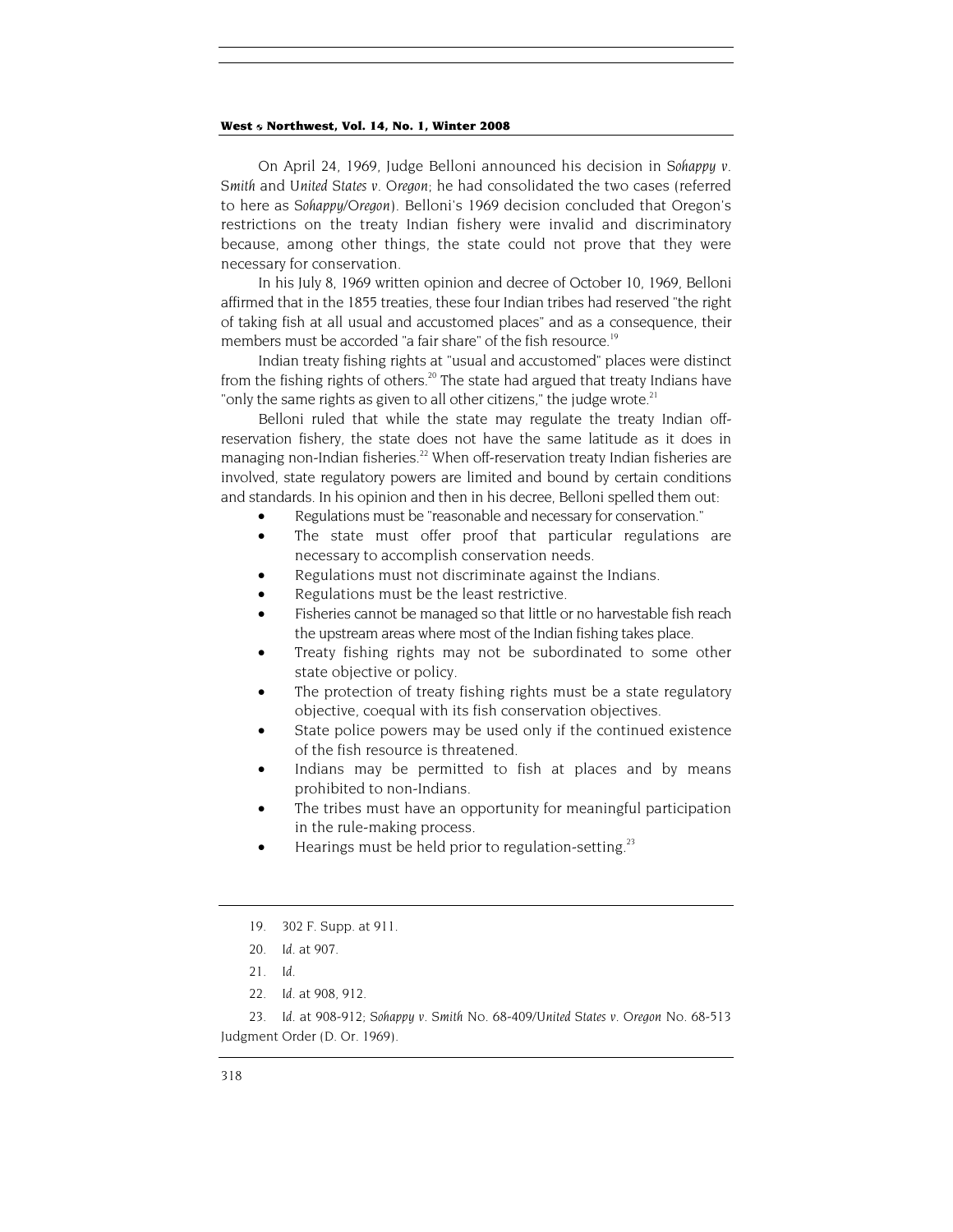In the opinion, Belloni rejected Oregon's argument that statehood and Congress' 1918 decision to create the Washington/Oregon Columbia River Compact for joint regulation of the river's commercial fisheries had somehow diminished the tribes' treaty fishing rights.<sup>24</sup> The judge reminded state officials that they were bound to observe the Indian treaties because, like international treaties, they were the law of the land. $25$ 

In what turned out to be a critical aspect of the decision, Judge Belloni continued the court's jurisdiction in the *Sohappy/Oregon* case. Thus, if the plaintiff tribes believed state regulations did not comply with the court's decree, they could "seek timely and effective judicial review."<sup>26</sup> The tries would not have to institute a new case to challenge a particular season's fishing regulations.

As a result of his ruling, Belloni predicted in 1969 that "[t]he only effect will be that some of the fish now taken by sportsmen and commercial fishermen must be shared with the treaty Indians, as our forefathers promised over a hundred years ago."<sup>27</sup>

Non-Indian fishers, however did not want to share. They protested the decision. State officials and politicians were caught off-guard.

Yet Belloni's ruling was not a radical one in terms of the law. His opinion was consistent with previous decisions of the Supreme Court, such as Tulee v. Washington and Puyallup Tribe v. Department of Game of Washington.<sup>28</sup> Belloni drew from these decisions and from *Confederated Tribes of the Umatilla Indian Reservation v. Maison*, 29 a ruling in the Oregon district court that had been upheld by the Ninth Circuit Court of Appeals.

Belloni's decision might have been less controversial if he had simply embraced the Supreme Court's *Puyallup* decision of the previous year. But he did more than that. Where Justice William O. Douglas had been rather vague and even obtuse in his *Puyallup* ruling, Belloni was clear about the nature of state regulatory authority.

In *Puyallup*, Douglas emphasized that the state of Washington had the authority to regulate Indian fisheries in the interests of conservation, but failed to give clear guidance on how to determine what is "reasonable and necessary" for conservation. Belloni, on the other hand, began to define how the conservation standard, first set out in *Tulee*, was to be applied. He defined state responsibilities and set limits on state authority.

While Douglas affirmed treaty fishing rights at usual and accustomed places, he did not indicate if any of these rights were different than rights shared by non-Indians. Belloni stated in no uncertain terms that treaty

- 28. 391 U.S. 392 (1968).
- 29. 186 F. Supp. 519 {D. Or. 1960), *aff'd* 314 F.2d 169 (9th Cir. 1963).

<sup>24</sup>*. Id.* at 912.

<sup>25</sup>*. Id.* at 905.

<sup>26</sup>*. Id.* at 911.

<sup>27</sup>*. Id.*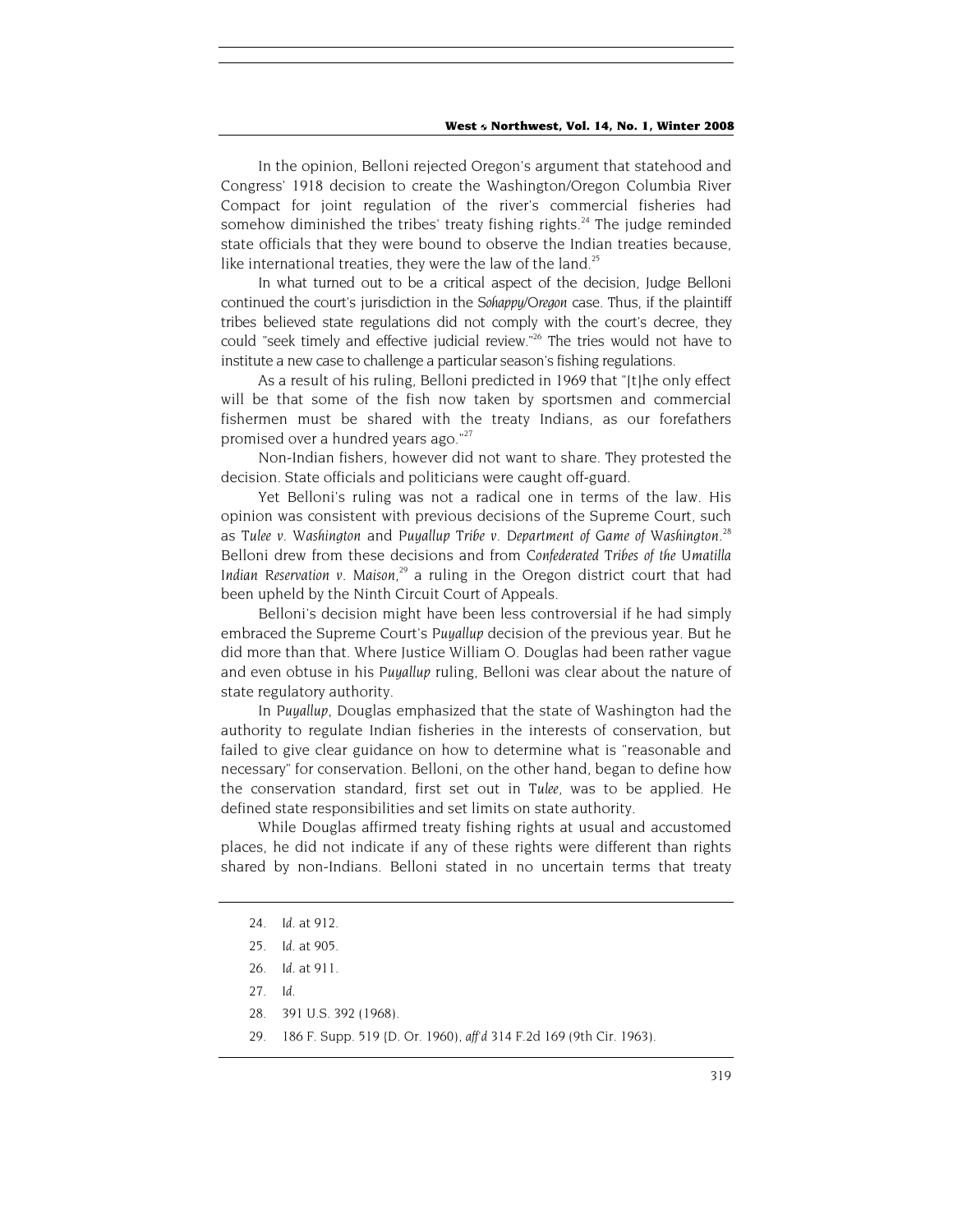Indian fisheries were separate and distinct, which he said meant, among other things, that non-Indian fishing at Indian fishing places could be prohibited "without imposing similar restrictions on the treaty Indians."<sup>30</sup> In this line of reasoning, Belloni was taking cues from an earlier decision.

"A case that had immense importance to me was the *Maison* case that was written by Judge Solomon, also of this court," Belloni said. "Actually it has been extremely interesting as a case study in how the law is made. Judge Solomon wrote an opinion having to do with subsistence fishing, and set a certain path which logically would be expanded the way I ultimately expanded it. Some five years later, Judge Boldt came along and expanded upon mine. It just shows how the law grows in this or any other field." $31$ 

In *Maison*, Judge Solomon ruled that the state could not restrict offreservation fishing without *showing* that such restriction was necessary for conservation. Solomon also noted that the state had not pursued other, less restrictive options for the Indian fishery.<sup>32</sup>

When H. G. Maison, Superintendent of Oregon State Police, and other state officials appealed, the Ninth Circuit not only affirmed Solomon's decision, but also ruled that state-imposed restrictions on treaty fishing must be *indispensable*, while restrictions on "the fishing activities of other citizens are valid if merely *reasonable*. 33 The standards for regulating Indian and non-Indian fisheries were different.

In his decree, Judge Belloni specifically provided that "this judgment does not modify or affect in any way the judgment or orders" in the *Maison* case.34 With Belloni's incorporation of the *Maison* conclusions, non-Indian fisheries had to be regulated for conservation before Indian fisheries could be lawfully restricted by the states.

The issues of state versus tribal authority over off-reservation treaty fishing were not argued in the *Sohappy* and *Oregon* cases. The plaintiffs avoided any references to the states having exclusive jurisdiction. Instead they referred to the states as "one class of agents of the public."<sup>35</sup>

Thus, Belloni did not address tribal self-regulation, but neither did he close the door to it. "That wasn't the point directly before me," Belloni said. The judge's "meaningful participation" requirement, however, would later

- 32. 186 F. Supp. 519, 520-21 (D. Or. 1960).
- 33. 314 F.2d 169, 174 (9th Cir. 1963).
- 34*. Sohappy v. Smith* No. 68-409 (D. Or.) Judgment Order Oct. 10, 1969.
- 35. Interview with Dysart (Dec. 6, 1989).

<sup>30</sup>*. Sohappy v. Smith* No. 68-409 (D. Or.) Judgment Order Oct. 10, 1969.

<sup>31.</sup> Belloni Interview. In 1960 Judge Solomon wrote the opinion in *Confederated Tribes of the Umatilla Indian Reservation v. Maison*. In 1974, with conflict over treaty fishing rights raging in Washington state, Federal District Judge George H. Boldt presided over *United States v. Washington*, 384 F. Supp. 312 (W.D. Wash. 1974), *aff'd* and *remanded*, 520 F.2d 676 (9th Cir. 1975), *cert. denied*, 423 U.S. 936 (1975).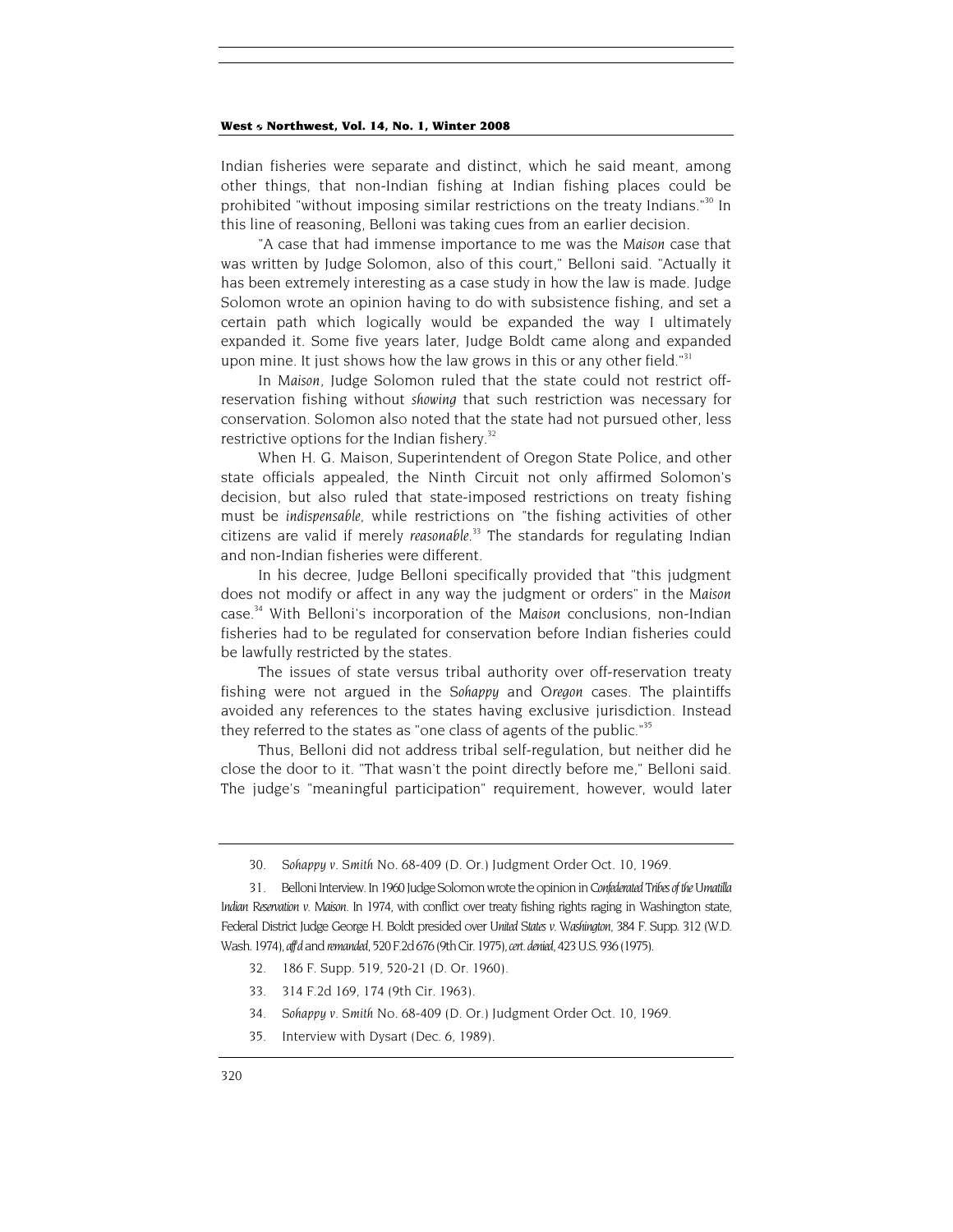help compel what tribal officials called co-management and what state officials preferred to call cooperative management.

Another issue the Belloni decision left unaddressed was a definition of what constituted a "fair and equitable share" of the salmon resource. As history would have it, these were decisions for another case and another judge.

## **The Boldt Decision**

Meanwhile, in western Washington, tribes were also clashing with state fish and game agencies over salmon fishing. The fight intensified during the 1960s as it had on the Columbia. Demonstrations and fish-ins accompanied litigation. However, by 1970 neither Indian protests nor federal court decisions had improved Washington's treatment of Indian fisheries. The tribes were calling for federal assistance. As a solicitor for the Interior Department, George Dysart urged the United States to act. The government hesitated.

According to author Fay Cohen in *Treaties on Trial*, the conflict peaked in the summer of 1970: "Indian protest culminated in the establishment of an encampment along the Puyallup River, which the Indians attempted to protect with their own security force. Police tried to raze the camp and in the ensuing melee, a nearby railway trestle was set ablaze. Officers used tear gas and arrested many Indians."<sup>36</sup>

That fall, Justice Department attorneys finally filed a complaint against the state of Washington. Fourteen mostly western Washington tribes and the Yakama Indian Nation joined the suit. Shortly thereafter, Dysart, tribal leaders and their attorneys began preparing an in-depth case. On August 27, 1973, after nearly three years of preparation, pretrial motions and hearing, *United States v. Washington* went to trial.

Of the Yakama Nation tribes and bands, the Kittitas, Chelan, Entiat, Columbia, Wenatchee, Klickitat, and Yakima had fished with Puget Sound tribes. Crossing the Cascades by way of Snoqualmie, Naches, and Stevens passes, they fished, traded, married, and conducted diplomacy with the Nisqually, Puyallup, Muckleshoot, and Snoqualmie Indians. At the time *United States v. Washington* was filed, some five Yakamas were still engaged in commercial fishing in the Puget Sound area.

Attorneys for the different parties presented the judge with proposals for over 500 factual and legal conclusions. While the chief issue at the trial, which went six days a week for three weeks, were similar to those in *Sohappy/Oregon*, the questions now included the matter of a specific allocation between the Indian and non-Indian fisheries.

Washington Department of Fisheries acknowledged that the tribes probably had treaty fishing rights and, if so, wanted the court to quantify the Indian share. In contrast, Washington Department of Game argued that the

<sup>36.</sup> Fay Cohen, *Treaties on Trial: The Continuing Controversy over Northwest Indian Fishing Rights* 80 (1986).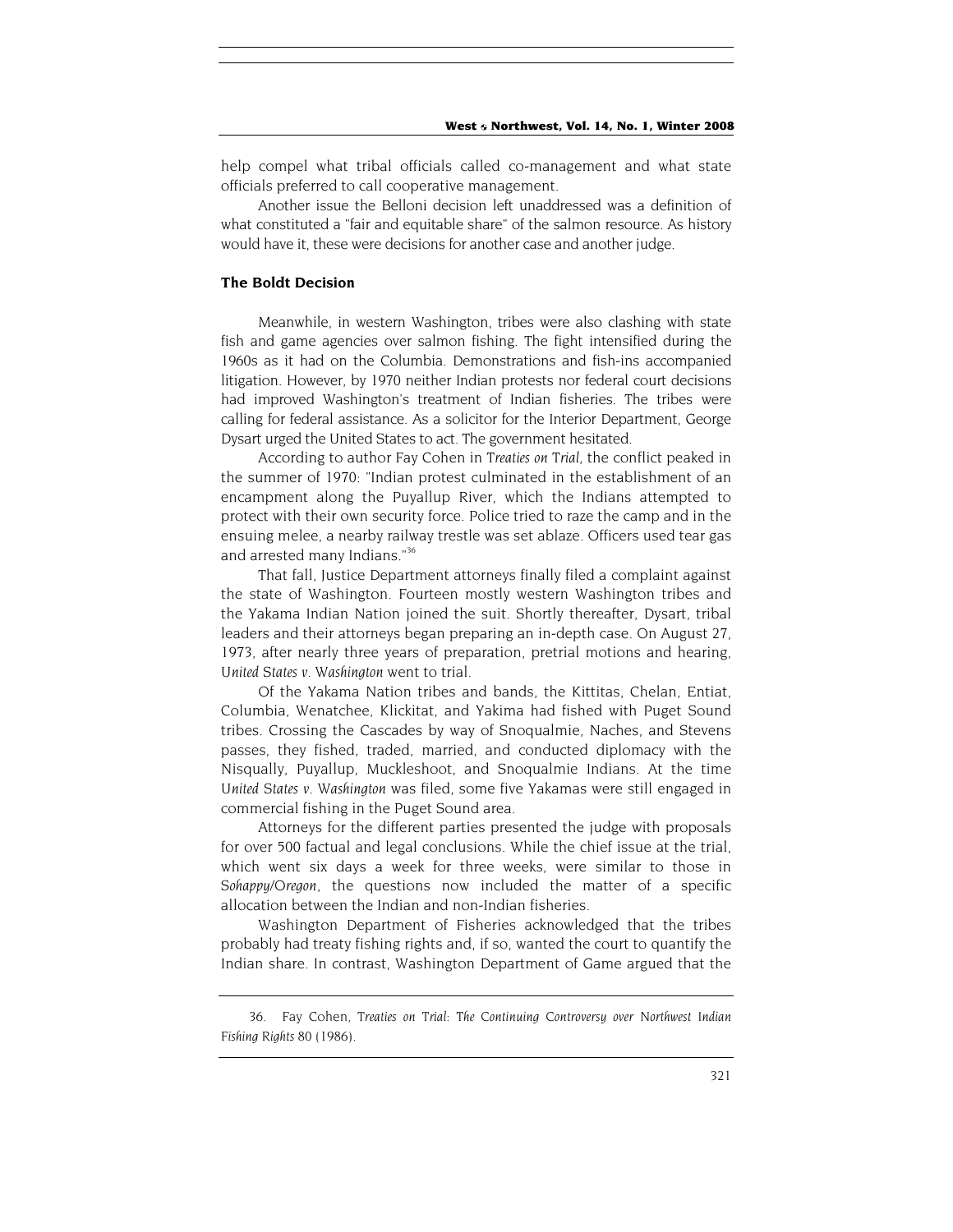tribes' treaty fishing rights were no different than non-Indians' rights. When asked at trial what the Indian allotment should be, a game department official suggested zero.

On the stand, an Indian spokesperson testified that he believed that the treaty entitled them to 100 percent of the harvestable fish because, at the time of the treaty, Indians were catching all of the fish. Using similar logic, the Yakama tribe argued for more than 90 percent. Federal government attorneys suggested "an equal share."

On the touchy subject of regulatory authority, some tribes, including the Yakama tribe, asserted that under the treaties the state had no jurisdiction over Indian off-reservation fishing. A version of that argument was expressed in a law review article by Ralph Johnson, a Washington law professor and one of the attorneys for the *Sohappy* plaintiffs. Professor Johnson contended that the notion that states had authority to regulate Indian fishing was an erroneous interpretation of the treaties that had "crept into early fishing rights cases, without real legal justification. $37$ 

The state, of course, hotly refuted any such contention that might permit tribal regulation of Indian fisheries.

On February 12, 1974, after several months of deliberation, Judge Boldt announced his decision, coming to virtually the same conclusions as Belloni had. His lengthy and well-researched opinion expanded on his colleague's earlier decision. Writing to Judge Belloni several years later, Boldt recognized Belloni's legacy and expressed his appreciation for the Oregon judge: "Your *Sohappy* decision led the way and made possible *United States v. Washington* for which I will always owe you a deep debt of gratitude."38

A very important element of Judge Boldt's decision was his quantification of the Indian and non-Indian shares. It also created a public furor, which to this day has not completely subsided. The judge interpreted the treaty language "in common with citizens of the territory," or, as it reads in some of the 1855 treaties, "in common with citizens of the United States," to mean equal sharing. Treaty Indian fisheries were thus, he reasoned, entitled to 50 percent of the harvestable fish passing their "usual and accustomed" fishing places.<sup>39</sup>

Another important aspect of Boldt's opinion dealt with tribal selfregulation. Reasoning that Congress and the Supreme Court had recognized tribal self-government and that recent federal legislation such as the Indian Education and Self-Determination Act of 1973 encouraged tribal autonomy.

<sup>37.</sup> Ralph Johnson, *The States Versus Indian Off-Reservation Fishing: A United States Supreme Court Error*, 47 *Wash. L. Rev.* 207 (1972). Preceding the *United States v. Oregon* and *United States v. Washington* decisions, Supreme Court opinions had suggested or discussed a conditioned role for state regulation of off-reservation fishing rights in *Winans, Tulee,* and *Puyallup*.

<sup>38.</sup> Letter from George H. Boldt to Robert C. Belloni (March 3, 1977).

<sup>39.</sup> United States v. Washington, 384 F. Supp. 312, 343 (W.D. Wash. 1974), *aff'd* and *remanded* 520 F.2d 676 (9th Cir. 1975), *cert. denied*, 423 U.S. 936 (1975).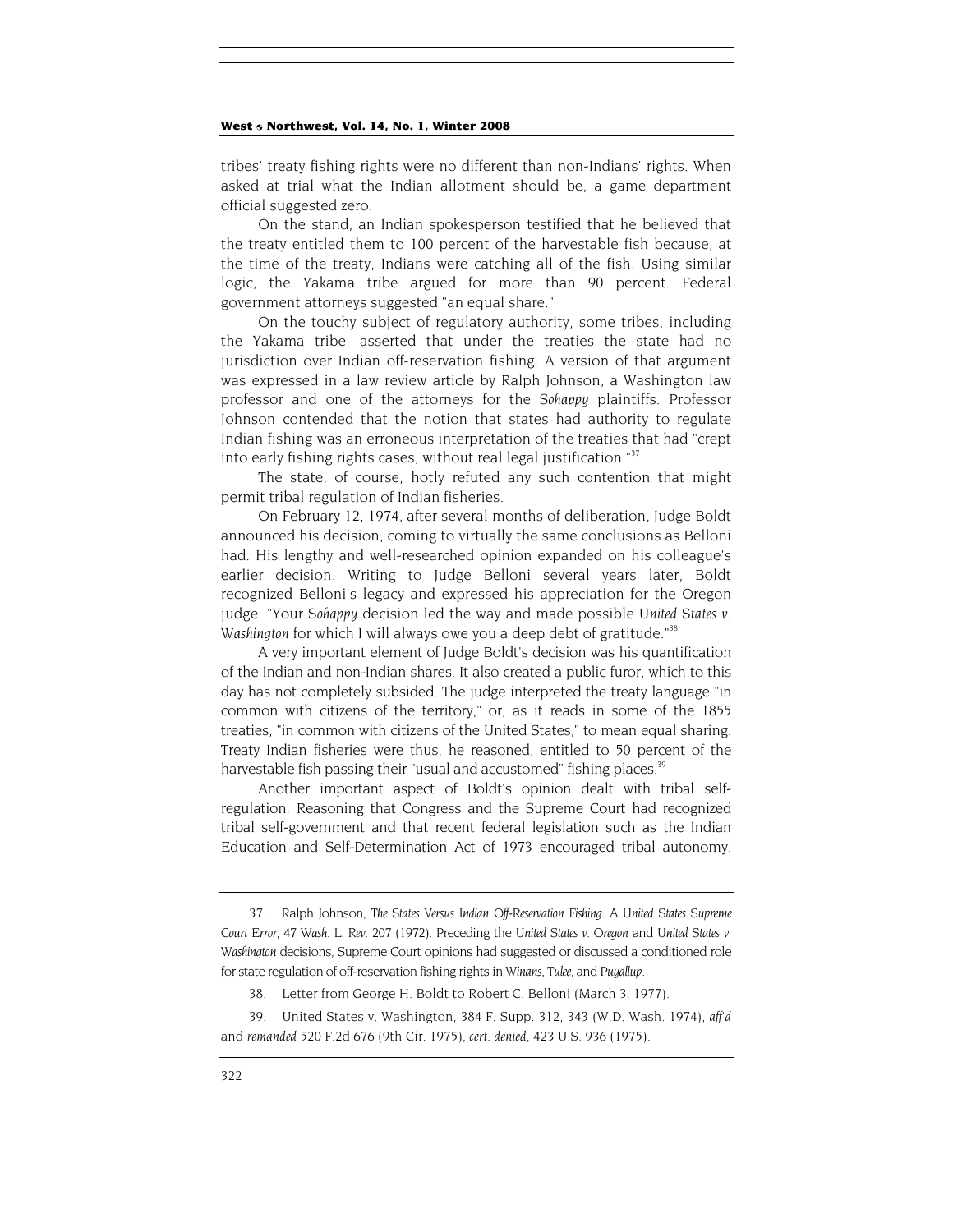Boldt concluded that *United States v. Washington* presented "an appropriate opportunity . . . to take a step toward applying congressional philosophy to Indian treaty right[s] fishing in a way that will not be inconsistent with [Supreme Court cases] and also will provide ample security for the interest and purposes of conservation."40

Judge Boldt ruled "that any one of the plaintiff tribes is entitled to exercise its governmental powers by regulating the treaty right fishing of its members without any state regulation thereof; PROVIDED, however the tribe has and maintains the qualifications and accepts and abides by the conditions stated."<sup>41</sup>

The qualifications set by Boldt included having a well-organized tribal government capable of establishing off-reservation fishing regulations that "will not adversely affect conservation;" having effective enforcement of tribal fishing regulations; and having well qualified experts in fishery science and management "who are either on the tribal staff or whose services are readily available to the tribe."<sup>42</sup>

Some of the conditions for self-regulation required that tribal rules be "discussed in their proposed final form with Fisheries and Game."<sup>43</sup> State fish and game enforcement were to be allowed to monitor off-reservation fishing "to the extent reasonable and necessary for conservation."<sup>44</sup> Tribal catch reports were to be provided when requested by state fish and game officials for "reasonable and necessary conservation purposes."<sup>44</sup>

Judge Boldt also found, based on evidence provided to the court, that the Yakama and Quinault tribes had already been promulgating and enforcing tribal fishing regulations and thus were entitled to exercise tribal selfregulation at "usual and accustomed" fishing places in the Puget Sound area.<sup>45</sup>

## **Mixed Reviews**

"We were in Cascade Locks fishing in 1969, when Belloni made his decision," said Kathryn Brigham, who fishes there with her husband Robert.<sup>46</sup> Both are Umatilla tribal members. "The fishermen were pleased with the decisions because it was about time the tribes started doing something for us. We'd been sitting on the bank and everybody else had been fishing, and now hopefully we were going to start fishing. So they were pleased that the tribes finally got the guts to do something. That included

- 44*. Id.* at 341.
- 45*. Id.* at 341, 374-375, 379-382.
- 46. Interview with Kathryn Brigham (May 22, 1990).

<sup>40</sup>*. Id.* at 340.

<sup>41</sup>*. Id.* at 340.

<sup>42</sup>*. Id.* at 341.

<sup>43</sup>*. Id.*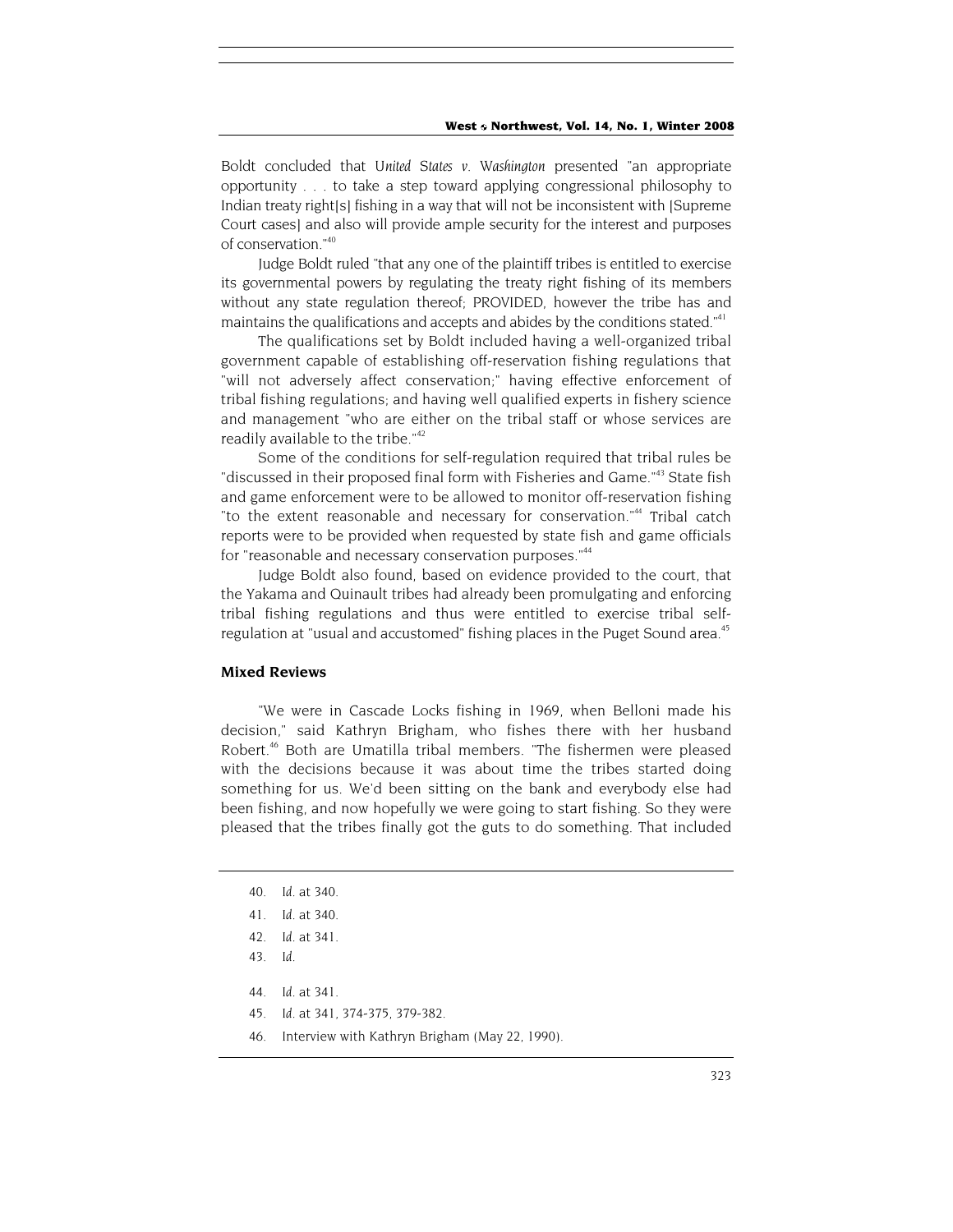Yakama, Warm Springs, Umatilla, Nez Perce, everybody was pleased," she said. Well, not quite everybody.

"The non-Indians weren't. We thought we got along fairly well with the community in Cascade Locks," said Brigham, who today represents tribes at the Pacific Salmon Commission, the body overseeing the United States-Canada Pacific Salmon Treaty. "But then after the Belloni decision, we would find something done to our tanks, our hoses, and our boats. They would cut cables, steal the tanks, and even put holes in the boat. It happened on the river in '69. Then, in 1974 when it was calming down, it started all over again."

"I was surprised at the extreme strong feelings held by not only the Indians," said Judge Belloni. "Although I knew that the salmon were important to the tribes, the strength of their feeling was to some extent a new experience for me. For example, I was ignorant of the actual religious significance of salmon to the Indian people.

"The reaction of the newspapers was totally adverse, and totally surprised me," the judge continued. "The interest from the person on the street - I thought this was a matter they would read about in the newspapers and then say 'ho-hum' and forget about it. But that's not what happened. Fishermen of all kinds, the sports and commercial fishermen, reacted a lot stronger than I ever thought they would."

Belloni said he was "so doggone unhappy" that news reporters, editors, and even his friends who were commercial fishermen didn't bother to read the opinion.

Judge Belloni remembered that Peterson Seafood, a processing plant in Charleston on the Oregon coast near where he used to fish, "had this big cartoon of two loggers sitting on a bench having their lunch and one logger saying to the other, 'I don't care what Belloni says, I'm not going to give half this tuna fish sandwich to the Indians.'" A bumper sticker with a bolt and a sausage on it read, "Screw Boldt and Slice Belloni." Another popular one made no mistake about its sentiment; it urged, "Save a fish, Can an Indian."

When several non-Indian commercial fishermen lost their lives at sea in the early 1980's, stories in the *Seattle Times* and *The Oregonian* implied that the Belloni and Boldt decisions were responsible. The articles' authors reasoned that non-Indian fishers were having to risk their lives to harvest enough fish now that Indians were allowed to increase their take of salmon. Washington state officials openly defied the federal court decisions. Their refusal to adopt regulations implementing the rulings and the state's counter suits brought the *United States v. Washington* and *Oregon* parties back to court again and again. Statements made to the media and before the legislature and courts inflamed the public. Apparently Belloni's decision *was* radical in terms of the social and political climate of the times.

"The politicians, likewise, even the courts, the state courts reacted a lot more strongly than I ever thought they would," Judge Belloni said. "A person shouldn't use too strong a language, but I think some of the state court actions in the state of Washington as a result of this were almost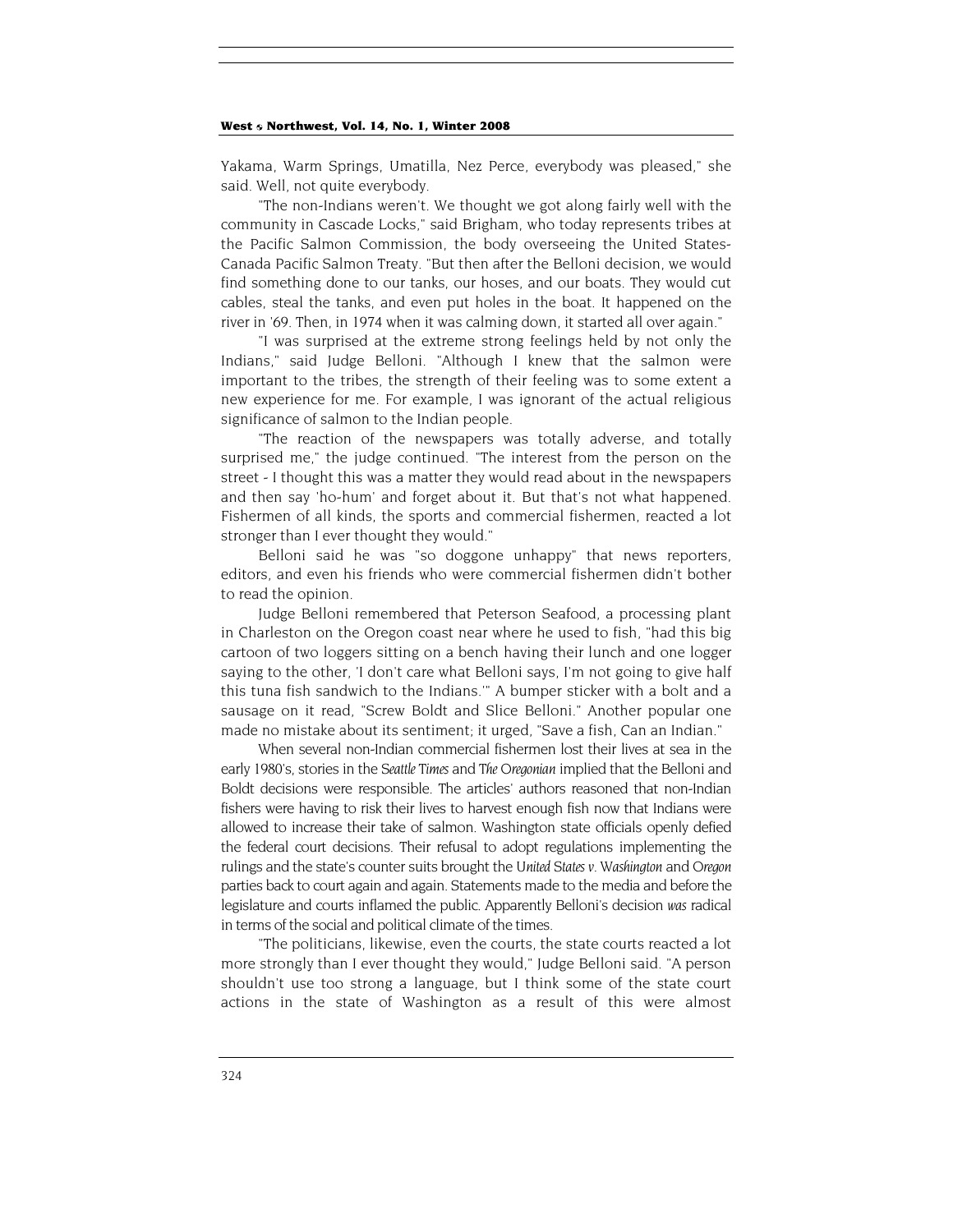disgraceful," he declared. For more than several years after the Boldt decision, Washington state courts attempted to overturn federal court orders.

In a case challenging much of the substance of *United States v. Washington* and *United States v. Oregon*, appeals court judge Alfred T. Goodwin wrote:

The state's [Washington's] extraordinary machinations in resisting the decree have forced the district court to take over a large share of the management of the state's fishery in order to enforce its decrees. Except for some desegregation cases . . . the district court has faced the most concerted official and private efforts to frustrate a decree of a federal court witnessed this century.<sup>47</sup>

In upholding Boldt's decision, Ninth Circuit Judge James M. Burns also commented: "The record in this case, and the history set forth in the *Puyallup* and *Antoine* cases, among others, make it crystal clear that it has been the recalcitrance of Washington state officials (and their vocal non-Indian commercial and sports fishing allies) which produced the denial of Indian rights requiring intervention by the district court. This responsibility should neither escape notice nor be forgotten."<sup>48</sup>

It was not only Washington state officials that had trouble reconciling the decisions. Even federal policy makers were confused, among them the director of the U.S. Fish and Wildlife Service. When he was advised of Judge Boldt's ruling that the Indian entitlement was 50 percent of the harvestable fish, his response was that the Fish and Wildlife Service would certainly have appealed *that* decision. The informant had to advise the director that the ruling had been the position of the United States, and that the United States had won.<sup>49</sup>

Some have puzzled over the response to Belloni's 1969 ruling in contrast to the explosion over Boldt's decision five years later. After his ruling, Judge Boldt received hundreds of hate calls and letters berating him. Demonstrators hung him in effigy. "This 'very careful and scholarly judge,' as Belloni referred to him, was vilified for having done the right thing," said James B. Hovis, who for over thirty years was the Yakama Tribal Attorney and is now a federal magistrate.<sup>50</sup>

Timing and economics help explain the different reactions. Between the two decisions, non-Indian challenges to Indian fishing rights had multiplied. Boldt believed that it had become necessary to specifically quantify the treaty Indian entitlement, and when he did so, he enraged a segment of the fishing community and its supporters who held dearly to the

<sup>47</sup>*. Puget Sound Gillnetters Ass'n v. United States District Court*, 573 F.2d 1123, 1126 (1978).

<sup>48</sup>*. United States v. Washington*, 520 F.2d 676, 693 (1975) (Burns, J., concurring).

<sup>49.</sup> Dysart Interview.

<sup>50.</sup> Interview with James B. Hovis (February 7, 1990).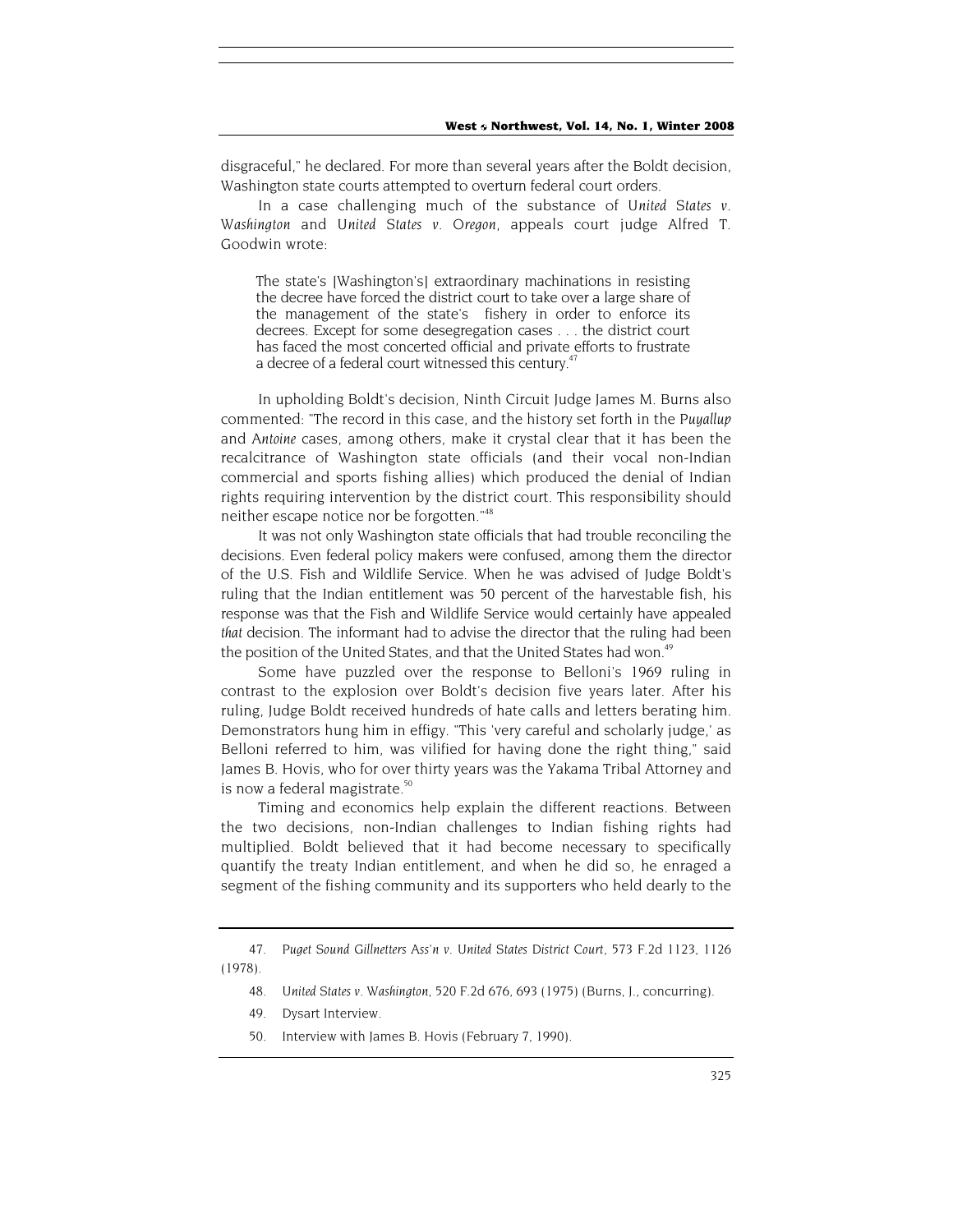notion that the salmon resource was all theirs. Moreover, in the 1970s more people and more money were involved in the fish business on the Washington coast and in Puget Sound than were involved on the Columbia River.

Herbert Lundy of *The Oregonian* editorialized in 1974, "Non-Indian fishermen who strung up an effigy of U.S. District Judge George Boldt in a fishnet in front of the federal court in Tacoma, Washington were hanging the wrong man." In what is a fair appraisal of the treaty fishing rights decisions, Lundy wrote that those most responsible were actually Robert Belloni, whose ruling Boldt used as a foundation, and Isaac Stevens, who had agreed to the reservation of fishing rights when he negotiated the 1855 treaties.<sup>51</sup>

"The original '69 decision has to be recognized as a real landmark decision in its time," said Nez Perce tribal attorney Doug Nash.<sup>52</sup> "Judge Belloni came up with rulings and guiding principles that set the stage for an awful lot of law thereafter."

"There were some decisions before his that addressed the nature and extent of treaty reserved fishing rights, and some addressed the scope of state regulation, but I think until that first decision, there weren't as many that affected certainly as many tribes and as many treaties, and on a broad scope that his did. At the time of his decision, none had really jelled the concept of what 'usual and accustomed' might mean. His did. His was the building block for everything after, including *United States v. Washington*," said Nash.

As to Boldt's 50 percent sharing decision, Nash conveyed the sentiment of the Umatillas, who were his clients during the mid-70s: "It was within the realm of acceptance. Trying to get the states to manage it so that tribes got 50 percent was still a pretty uphill battle at the time. It wasn't an easy thing for [the states] to accept, let alone manage and make available to the tribes."

Nez Perce tribal leader Allen Slickpoo confirmed that his tribe, too, "especially the fishermen, hailed the Belloni decision as a big victory for the Nez Perce people. The Boldt decision also strengthened our treaty rights."<sup>53</sup>

While Warm Springs officials were satisfied with Boldt's decision, they were absolutely delighted with Belloni's. As a result of the *Sohappy/Oregon* case, the tribe's 1865 treaty had been rejected and its 1855 treaty rights affirmed. The Warm Springs would no longer have to wonder whether the federal government believed the tribe still had off-reservation rights. According to tribal fish and wildlife committeeman Delbert Frank, this was when things began to get difficult, now "we had to start managing for the survival of the salmon."<sup>54</sup>

Yakama leaders, in contrast, were disappointed with the *Sohappy/Oregon* decision. "The one problem I've always had with the case was that the states finally got their foot in the door," former tribal chairman Johnson Meninick

- 52. Interview with Doug Nash (Oct. 17, 1990).
- 53. Interview with Allen Slickpoo (Oct. 17, 1990).
- 54. Interview with Delbert Frank (Feb. 22, 1990).

<sup>51</sup>*. The Oregonian* (Portland) April 1, 1974.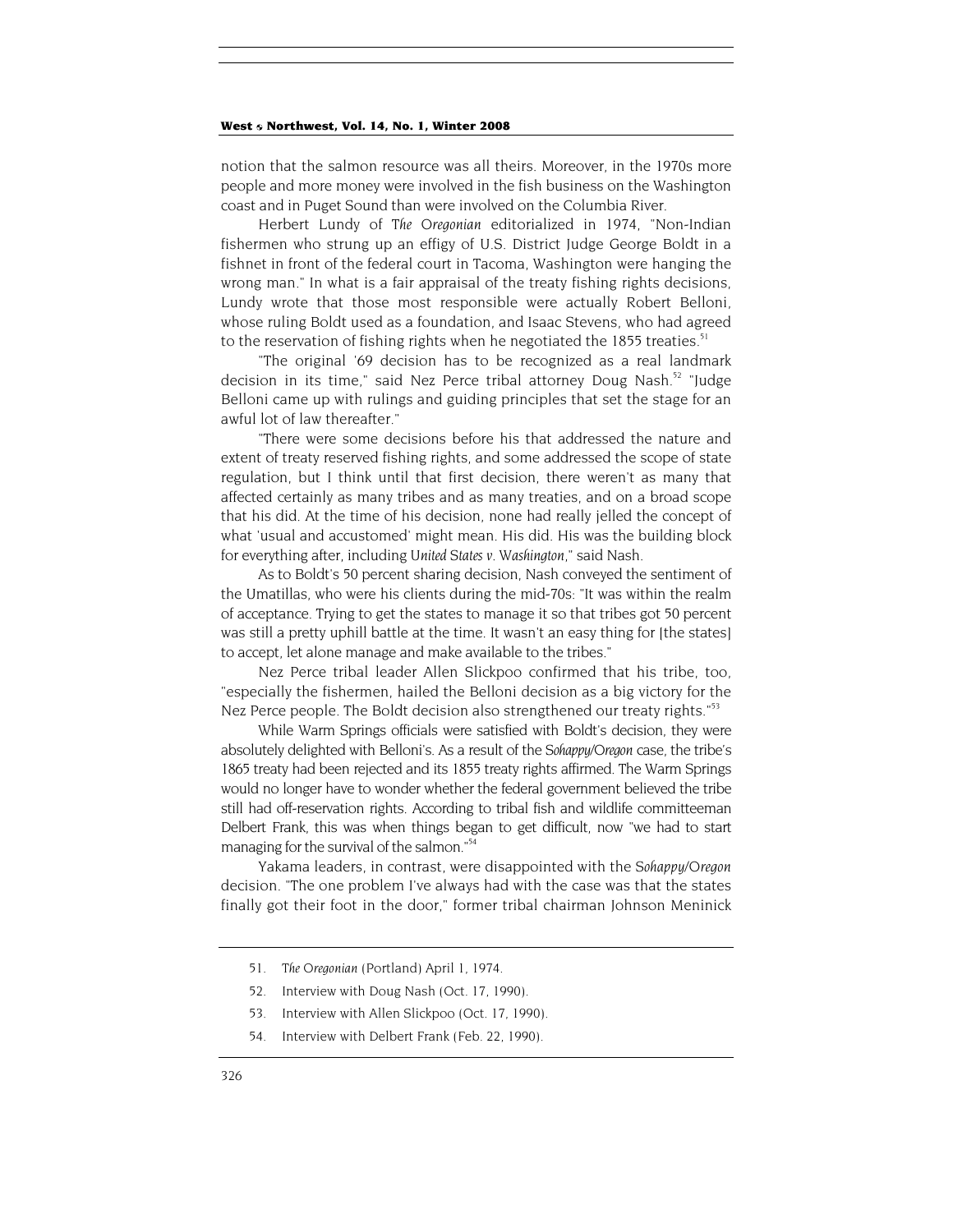related.55 "We were looking for a good case, but not *Sohappy v. Smith*. It was really kind of a bad case to try."

Before the 1969 decision, the Yakama tribe was pursuing a treaty rights strategy that involved tribal regulation. The tribe was fighting off state regulations in state courts, and winning.

In fact, on the day Judge Belloni announced this decision, a wire service story in the *Oregon Journal* confirmed that at least in Wasco County the judicial system *was* backing off. The article said that Wasco County District Attorney Don Turner was dismissing charges against Indians fishing on the Columbia "on grounds that they are granted such rights based on treaties."56

Also, several months before Belloni's initial 1969 ruling, the Washington Court of Appeals in *State v. James* affirmed a Skamania County judge's decision to dismiss charges against a Yakama fisherman. In December 1966, state judge Ross Rakow had concluded that Ernest James was fishing at a "usual and customary" fishing site and that state regulations had not been valid because they were not "reasonable and necessary for conservation."<sup>57</sup>

The Yakama tribe and its attorney were winning legal battles in state courts. "So we weren't a bit interested in going into federal court," said Jim Hovis, who for over 30 years was Yakama tribal attorney and is now a federal magistrate.<sup>58</sup>

"The Yakama Indian Nation did intervene," said Bill Yallup, Sr., Yakama fish and wildlife official and former tribal judge, "because Sohappy and the other 13 were saying that they had individual rights. So to clarify the legal question of Indian treaty fishing rights, the tribe had to step in and say, 'These are Yakama treaty rights and we don't want the federal court deciding this issue without the tribe's intervention."59

"We had to be there to protect a resource which our forefathers left for us to live by, not just for certain people or certain tribal members," said Meninick, who now works in cultural resources. "It was the tribe-as-a-whole's resource. The tribe's right was being jeopardized."

He went on to explain that even though the court did nothing to favor individual treaty rights, the *Sohappy/Oregon* case "in a sense, discredited us." The tribe was regulating its own fisheries and trying to gain compliance from all its members, when the court said the state could manage Indian fisheries. "We weren't asleep on the job," Meninick emphasized.

57. 435 P.2d 521, 524 (1967). Even though Judge Rakow's decision was upheld on appeal, his courageous ruling cost him re-election to the bench.

- 58. Interview with James B. Hovis (Feb. 7, 1990).
- 59. Interview with Bill Yallup, Sr. (Jan. 5, 1990).

<sup>55.</sup> Interview with Johnson Meninick (Jan. 6, 1990).

<sup>56</sup>*. Oregon Journal* (Portland), April 24, 1969.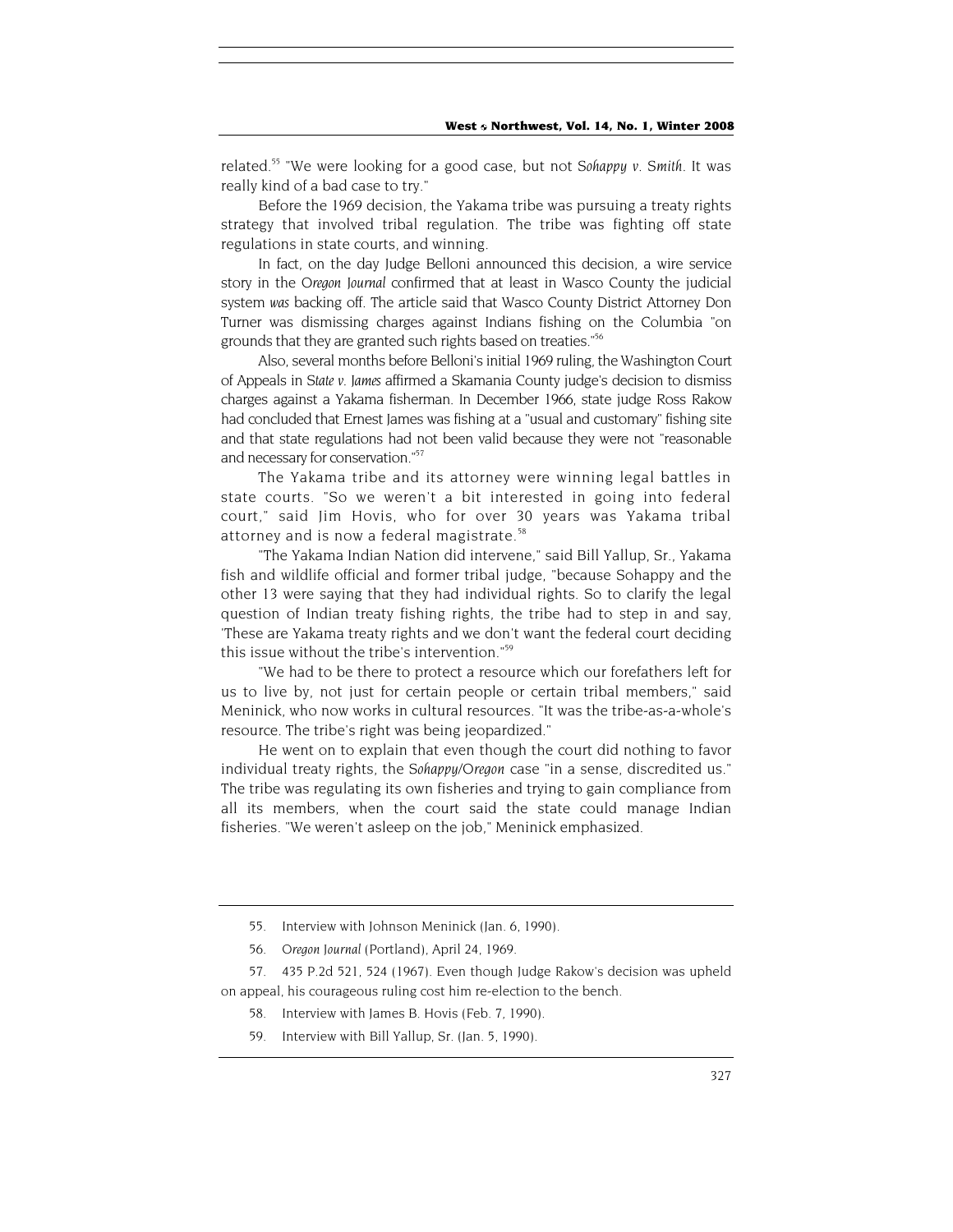"Belloni was the foundation," Hovis acknowledged. "If it hadn't been for *United States v. Oregon*, there wouldn't be *United States v. Washington*. The only thing I regretted was that he said the state had the right to regulate."

"The fish committees of these other tribes I don't think wanted the responsibilities [of tribal regulation]," Hovis contended. "They're bright people—they saw how the Yakama fish committees got beat up. They saw what happened politically to the chairmen of the fish committees who were trying to regulate the fishermen. So they didn't give a damn about tribal regulation."

"I think their attorneys felt, 'All we need is to have some kind of a hook on the state. We don't want to get into tribal regulation.'"

"A concept of self-regulation was pretty remote especially in those early days," said Nash, reflecting on his experience in the 1970s. "Most tribes, certainly the Umatillas, just had zero fishery staff and they weren't doing anything in fisheries management, so the concept of actually having some internal tribal process that could affect the Columbia River regulation was probably beyond everyone's wildest dreams at the time."

Other tribes' leaders and attorneys also felt that tribal self-regulation, particularly to the exclusion of state regulation, was an unlikely proposition for several reasons. First, case law had affirmed a role for state authorities "when necessary for conservation." Second, despite the tribes' conservative and prayerful practices on behalf of salmon, non-Indian exploitation of land and water resources had already wiped out some salmon stocks and brought others to dangerous lows. There was, as some termed it, a "conservation situation."

Yakama leaders and their attorneys who had argued for recognition of tribal management in both cases felt that they had been more successful in *United States v. Washington*. But many Yakama leaders were shocked and dismayed by Boldt's decision to give 50 percent of the salmon passing by the tribes' usual and accustomed fishing places to non-Indians.

Yallup explained that the tribe had argued that it was legally entitled, under the treaty, to a 95 percent share of the fish. After all, at the time of the treaty when the tribes reserved their fishing rights, the Indians were catching virtually all the fish. The non-Indians were traders and soldiers.

"Why go out and break your back hauling fish, when you can take a yard of cloth and trade for enough fish to fill a house?" Hovis asked.

"'In common' doesn't mean 50-50? You go out and ask people, 'What does 'in common' mean?' Nobody's going to tell you 50-50," he said. "But that was the only way Boldt could save fisheries for the state."

"Then non-Indians started talking about the 50-50 decision as being immoral, improper, illegal, and they killed off the old gentleman [Judge Boldt]. It was shameful," Hovis paused. "In retrospect, we had such a hell of a time politically holding on to the 50 percent, how would we have done with 90 percent?"

When Boldt divided the harvest 50-50, Delbert Frank said that he and his people weren't disappointed. "The Yakamas thought we should have it all. But I was satisfied with what we got. It was better than nothing, because we always got nothing when we finally got to court," he remarked. Frank said he was more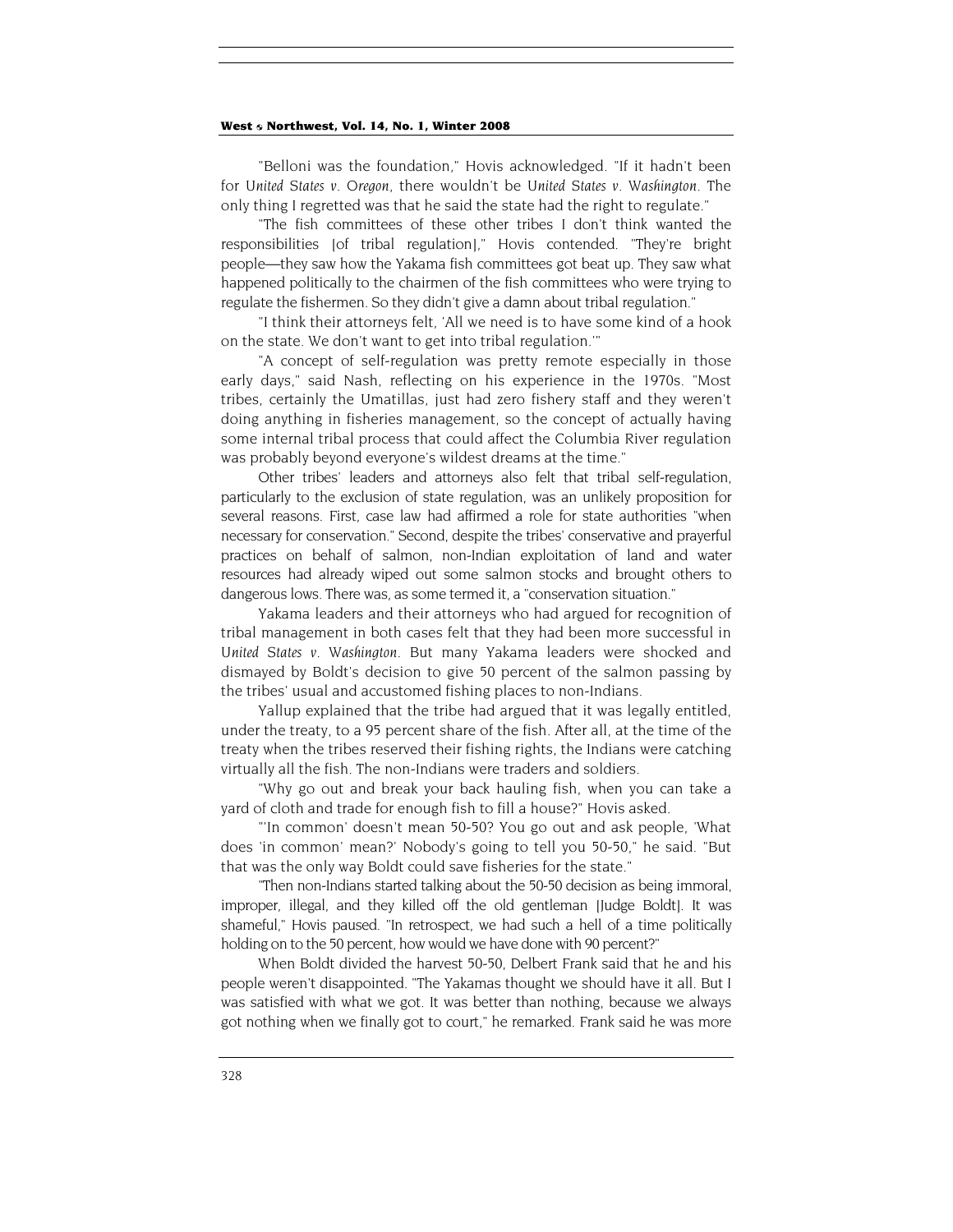concerned about getting something done for the resource so that 50 percent could be a meaningful number. "Fifty percent of zero is still zero."

Warm Springs tribal attorney Dennis Karnopp indicated that the allocation could have easily been 33 percent. During the Boldt ruling, some state officials had advocated shares of a third each for the sport, Indian, and non-Indian commercial fisheries, he recalled.<sup>60</sup>

In May 1974, Judge Belloni endorsed Boldt's 50-50 concept for Columbia River harvest sharing. In the years to come, the tribes and their attorneys would learn just how difficult it was going to be to get that 50 percent "fair and equitable share."<sup>61</sup>

<sup>60.</sup> Interview with Dennis Karnopp (Feb. 16, 1990).

<sup>61</sup>*. Sohappy v. Smith* No. 68-409 (D. Or. May 8, 1974) (Order Dissolving Temporary Restraining Order).